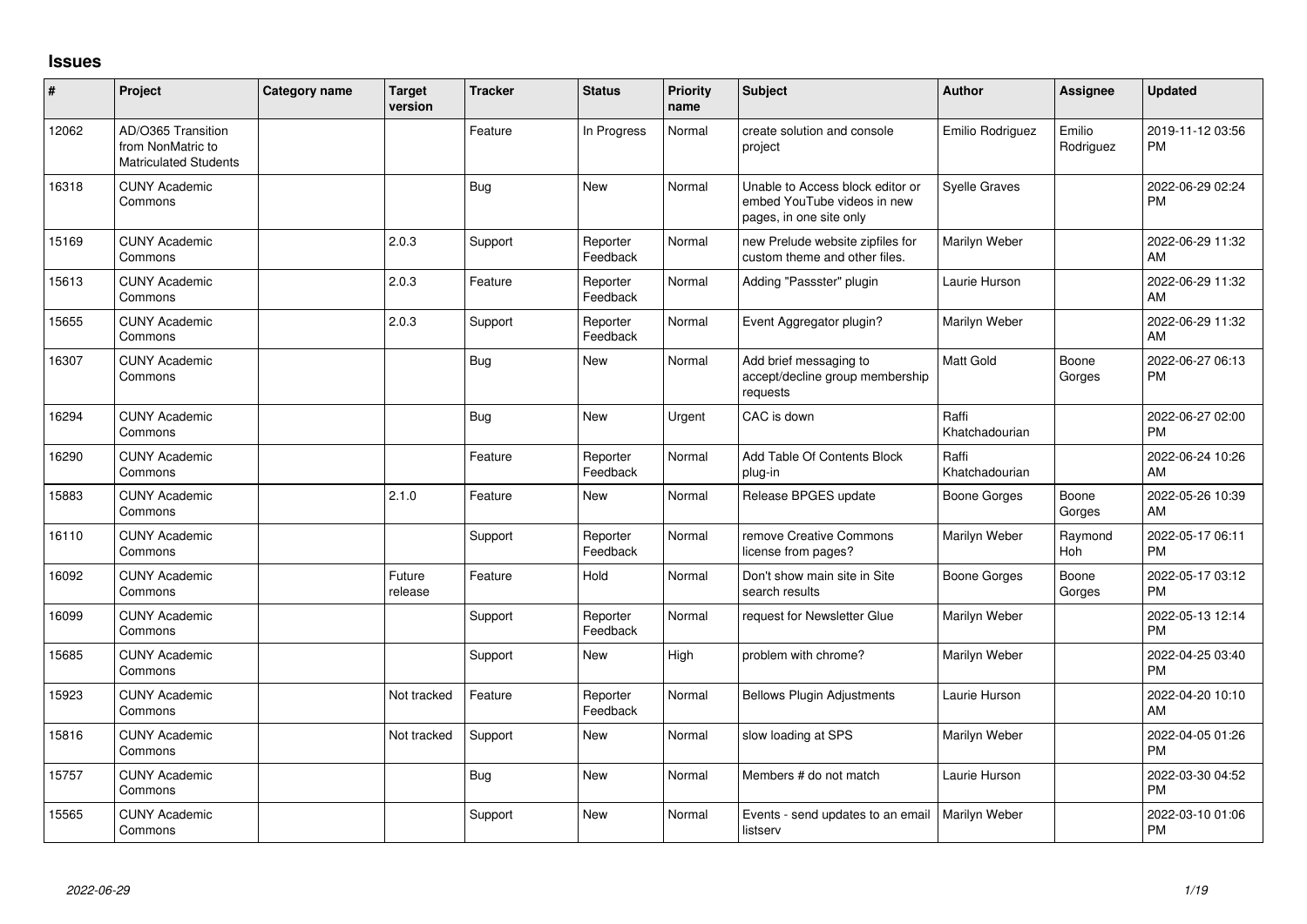| ∦     | Project                         | <b>Category name</b> | <b>Target</b><br>version | <b>Tracker</b> | <b>Status</b>        | <b>Priority</b><br>name | <b>Subject</b>                                                       | <b>Author</b>           | <b>Assignee</b> | <b>Updated</b>                |
|-------|---------------------------------|----------------------|--------------------------|----------------|----------------------|-------------------------|----------------------------------------------------------------------|-------------------------|-----------------|-------------------------------|
| 15370 | <b>CUNY Academic</b><br>Commons |                      |                          | Support        | Reporter<br>Feedback | Normal                  | All-in-One Event Calendar?                                           | Marilyn Weber           |                 | 2022-02-17 11:03<br>AM        |
| 15176 | <b>CUNY Academic</b><br>Commons |                      | Not tracked              | Support        | Reporter<br>Feedback | Normal                  | Archiving Q Writing & Old<br>Wordpress Sites on the Commons          | Laurie Hurson           |                 | 2022-02-08 10:28<br>AM        |
| 15260 | <b>CUNY Academic</b><br>Commons |                      |                          | Support        | Reporter<br>Feedback | Normal                  | Diacritical markings   European<br><b>Stages</b>                     | Marilyn Weber           |                 | 2022-02-04 08:16<br>AM        |
| 14504 | <b>CUNY Academic</b><br>Commons |                      | Not tracked              | Publicity      | Reporter<br>Feedback | Normal                  | Adding showcases to home page<br>menu                                | Laurie Hurson           | Boone<br>Gorges | 2022-01-19 03:26<br><b>PM</b> |
| 15045 | <b>CUNY Academic</b><br>Commons |                      |                          | Support        | <b>New</b>           | Normal                  | no result for KCeL in the search<br>box on the commons               | Marilyn Weber           |                 | 2021-12-10 11:29<br>AM        |
| 14940 | <b>CUNY Academic</b><br>Commons |                      |                          | <b>Bug</b>     | <b>New</b>           | Normal                  | Discrepancy between Commons<br>profile "sites" and actual # of sites | Laurie Hurson           |                 | 2021-11-08 11:09<br>AM        |
| 14936 | <b>CUNY Academic</b><br>Commons |                      |                          | <b>Bug</b>     | <b>New</b>           | Normal                  | Commons websites blocked by<br>SPS campus network                    | Laurie Hurson           |                 | 2021-11-03 03:57<br><b>PM</b> |
| 14900 | <b>CUNY Academic</b><br>Commons |                      | Not tracked              | Support        | Reporter<br>Feedback | Normal                  | previous theme?                                                      | Marilyn Weber           |                 | 2021-10-25 10:31<br>AM        |
| 14842 | <b>CUNY Academic</b><br>Commons |                      | Not tracked              | Support        | Reporter<br>Feedback | Normal                  | Question about widgets and block<br>editor                           | Gina Cherry             |                 | 2021-10-06 03:01<br><b>PM</b> |
| 14792 | <b>CUNY Academic</b><br>Commons |                      |                          | Bug            | <b>New</b>           | Normal                  | Inconsistent email notifications<br>from gravity forms               | Raffi<br>Khatchadourian |                 | 2021-10-04 01:50<br><b>PM</b> |
| 14784 | <b>CUNY Academic</b><br>Commons |                      |                          | Support        | Reporter<br>Feedback | Normal                  | User report of logo problem when<br>using Customizer theme           | Marilyn Weber           |                 | 2021-09-17 10:25<br>AM        |
| 14629 | <b>CUNY Academic</b><br>Commons |                      | Not tracked              | Bug            | Reporter<br>Feedback | Normal                  | Possible Post Order Bug?                                             | <b>Syelle Graves</b>    |                 | 2021-09-14 10:47<br>AM        |
| 14538 | <b>CUNY Academic</b><br>Commons |                      | Not tracked              | Support        | Reporter<br>Feedback | Normal                  | <b>Weebly To Commons</b>                                             | Laurie Hurson           |                 | 2021-09-14 10:47<br>AM        |
| 14475 | <b>CUNY Academic</b><br>Commons |                      | Not tracked              | Publicity      | <b>New</b>           | Normal                  | <b>OER Showcase Page</b>                                             | Laurie Hurson           | Laurie Hurson   | 2021-09-14 10:46<br>AM        |
| 14394 | <b>CUNY Academic</b><br>Commons |                      | Not tracked              | Feature        | <b>New</b>           | Normal                  | Commons News Site - redesign                                         | scott voth              | scott voth      | 2021-09-14 10:46<br>AM        |
| 13949 | <b>CUNY Academic</b><br>Commons |                      | Not tracked              | Bug            | <b>New</b>           | Normal                  | Continued debugging of runaway<br>MySQL connections                  | Matt Gold               | Boone<br>Gorges | 2021-09-14 10:42<br>AM        |
| 14398 | <b>CUNY Academic</b><br>Commons |                      | Not tracked              | Support        | Reporter<br>Feedback | Normal                  | Events plug-in notification problem                                  | Marilyn Weber           |                 | 2021-05-11 11:21<br>AM        |
| 13912 | <b>CUNY Academic</b><br>Commons |                      | Not tracked              | Feature        | Hold                 | Low                     | posting "missed schedule"                                            | Marilyn Weber           |                 | 2021-02-23 10:46<br>AM        |
| 13286 | <b>CUNY Academic</b><br>Commons |                      | Not tracked              | Support        | <b>New</b>           | Normal                  | problem connecting with<br>WordPress app                             | Marilyn Weber           | Raymond<br>Hoh  | 2020-09-08 11:16<br>AM        |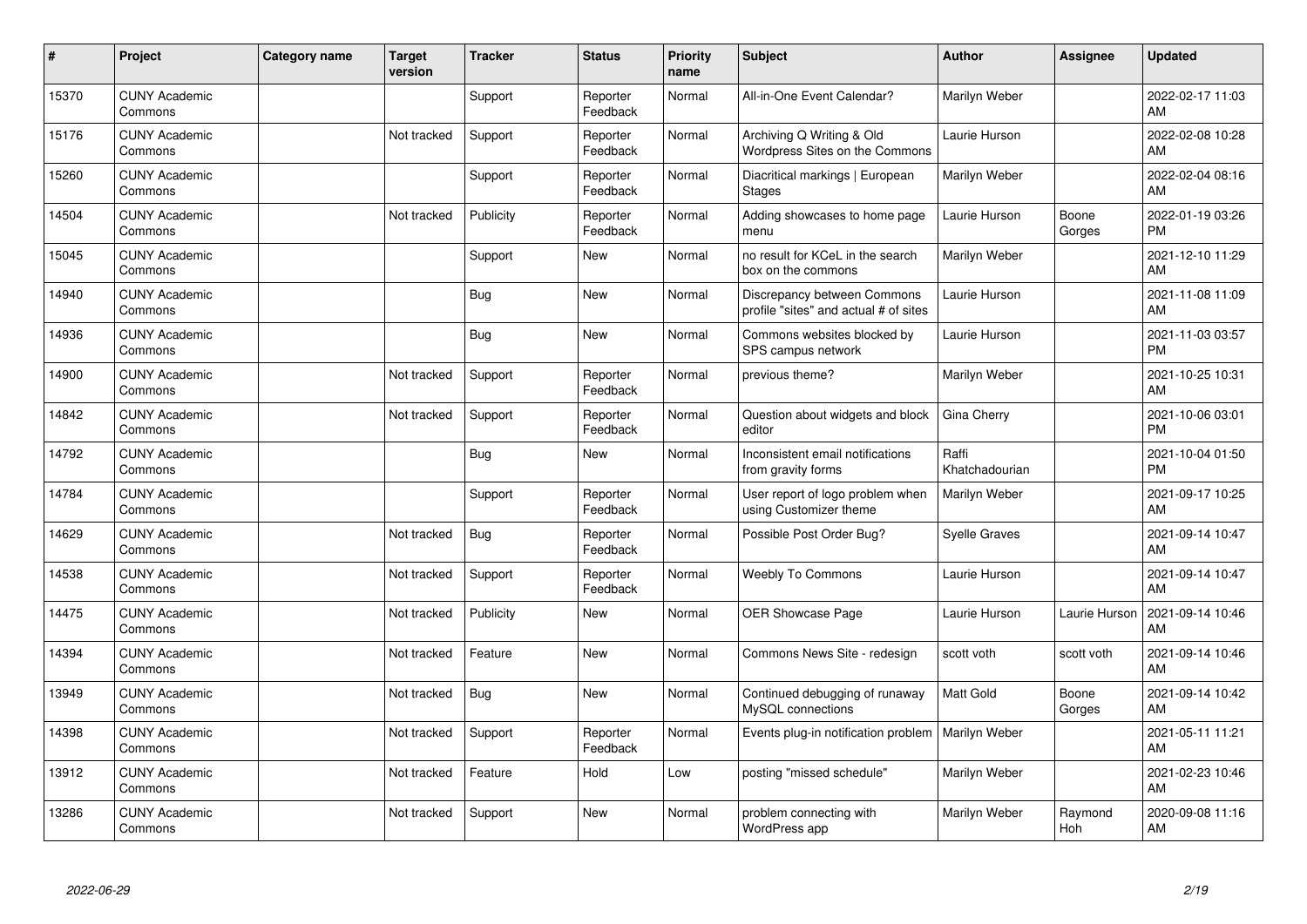| #     | Project                         | <b>Category name</b> | <b>Target</b><br>version | <b>Tracker</b> | <b>Status</b>        | Priority<br>name | <b>Subject</b>                                                                       | <b>Author</b>       | <b>Assignee</b>    | <b>Updated</b>                |
|-------|---------------------------------|----------------------|--------------------------|----------------|----------------------|------------------|--------------------------------------------------------------------------------------|---------------------|--------------------|-------------------------------|
| 13255 | <b>CUNY Academic</b><br>Commons |                      | Not tracked              | Support        | Reporter<br>Feedback | Normal           | Accessibility problems                                                               | Marilyn Weber       |                    | 2020-09-01 05:48<br>PM.       |
| 12436 | <b>CUNY Academic</b><br>Commons |                      | Not tracked              | <b>Bug</b>     | Assigned             | Normal           | Nightly system downtime                                                              | <b>Boone Gorges</b> |                    | 2020-08-01 09:30<br>AM        |
| 13034 | <b>CUNY Academic</b><br>Commons |                      | Not tracked              | Support        | Reporter<br>Feedback | Normal           | a site is asking people to join the<br>Commons to get a download                     | Marilyn Weber       |                    | 2020-07-12 07:23<br>AM        |
| 12911 | <b>CUNY Academic</b><br>Commons |                      | Not tracked              | Feature        | New                  | Normal           | Block access to xmlrpc.php based<br>on User-Agent                                    | <b>Boone Gorges</b> | Boone<br>Gorges    | 2020-06-09 05:12<br><b>PM</b> |
| 12484 | <b>CUNY Academic</b><br>Commons |                      | Not tracked              | Support        | Reporter<br>Feedback | Normal           | Sign up Code for COIL Course<br>starting in March                                    | Laurie Hurson       | Matt Gold          | 2020-03-02 02:26<br><b>PM</b> |
| 12352 | <b>CUNY Academic</b><br>Commons |                      | Not tracked              | Support        | New                  | Normal           | "posts list" page builder block<br>option                                            | Marilyn Weber       |                    | 2020-02-03 01:29<br><b>PM</b> |
| 12328 | <b>CUNY Academic</b><br>Commons |                      | Not tracked              | Support        | <b>New</b>           | Normal           | Sign up Code for Non-CUNY<br>Faculty                                                 | Laurie Hurson       |                    | 2020-01-28 10:25<br>AM        |
| 12198 | <b>CUNY Academic</b><br>Commons |                      | Not tracked              | <b>Bug</b>     | Reporter<br>Feedback | Normal           | Duplicate listing in My Sites                                                        | Tom Harbison        |                    | 2019-12-09 05:50<br><b>PM</b> |
| 12004 | <b>CUNY Academic</b><br>Commons |                      | Not tracked              | Support        | Reporter<br>Feedback | Normal           | Notifications for spam blog<br>comments                                              | Gina Cherry         | Raymond<br>Hoh     | 2019-11-01 12:05<br><b>PM</b> |
| 11519 | <b>CUNY Academic</b><br>Commons |                      | Not tracked              | Support        | Assigned             | Normal           | comment option not appearing                                                         | Marilyn Weber       |                    | 2019-09-24 10:28<br>AM        |
| 11517 | <b>CUNY Academic</b><br>Commons |                      | Not tracked              | Feature        | Assigned             | Normal           | wp-accessibility plugin should not<br>strip 'target="_blank"' by default             | Boone Gorges        | Laurie Hurson      | 2019-09-24 09:57<br>AM        |
| 11848 | <b>CUNY Academic</b><br>Commons |                      | Not tracked              | Support        | Hold                 | Normal           | a Dean of Faculty wants to share<br>a large file                                     | Marilyn Weber       |                    | 2019-09-24 08:44<br>AM        |
| 11879 | <b>CUNY Academic</b><br>Commons |                      | Not tracked              | Bug            | New                  | Normal           | Hypothesis comments appearing<br>on multiple, different pdfs across<br>blogs         | Laurie Hurson       | Laurie Hurson      | 2019-09-19 02:39<br>PM        |
| 10678 | <b>CUNY Academic</b><br>Commons |                      | Not tracked              | Bug            | Reporter<br>Feedback | High             | Newsletter Plugin Not Sending<br><b>Out Newsletters</b>                              | Mark Webb           | Boone<br>Gorges    | 2019-09-16 09:38<br><b>PM</b> |
| 11787 | <b>CUNY Academic</b><br>Commons |                      | Not tracked              | Support        | Reporter<br>Feedback | Normal           | automated comments notifications<br>on ZenDesk                                       | Marilyn Weber       |                    | 2019-08-26 06:18<br><b>PM</b> |
| 11771 | <b>CUNY Academic</b><br>Commons |                      | Not tracked              | Support        | Reporter<br>Feedback | Normal           | post displays in sections                                                            | Marilyn Weber       |                    | 2019-08-20 10:34<br>AM        |
| 11509 | <b>CUNY Academic</b><br>Commons |                      | Not tracked              | Support        | Reporter<br>Feedback | Normal           | deleted Page causing a Menu<br>problem?                                              | Marilyn Weber       |                    | 2019-06-04 09:54<br>AM        |
| 11393 | <b>CUNY Academic</b><br>Commons |                      | Not tracked              | Publicity      | New                  | Normal           | After 1.15 release, ceate a hero<br>slide and post about adding a site<br>to a group | scott voth          | Patrick<br>Sweeney | 2019-05-14 10:32<br>AM        |
| 11392 | <b>CUNY Academic</b><br>Commons |                      | Future<br>release        | <b>Bug</b>     | New                  | Normal           | Migrate users away from<br><b>StatPress</b>                                          | Boone Gorges        |                    | 2019-04-23 03:53<br><b>PM</b> |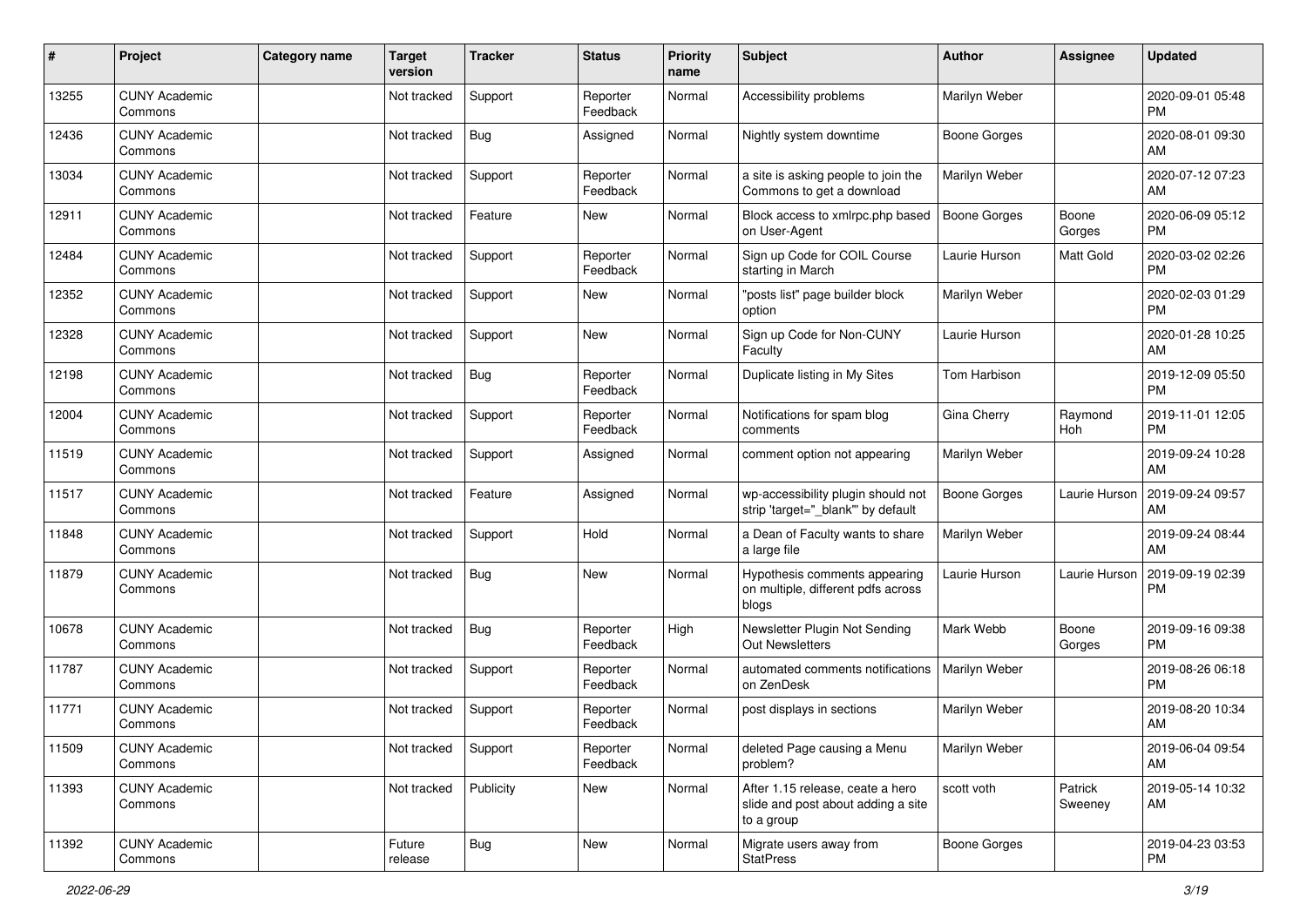| $\pmb{\#}$ | Project                         | <b>Category name</b> | <b>Target</b><br>version | <b>Tracker</b> | <b>Status</b>        | <b>Priority</b><br>name | Subject                                                                                                                                      | Author            | <b>Assignee</b>     | <b>Updated</b>                |
|------------|---------------------------------|----------------------|--------------------------|----------------|----------------------|-------------------------|----------------------------------------------------------------------------------------------------------------------------------------------|-------------------|---------------------|-------------------------------|
| 11149      | <b>CUNY Academic</b><br>Commons |                      | Not tracked              | Support        | Reporter<br>Feedback | Normal                  | comments getting blocked                                                                                                                     | Marilyn Weber     | Raymond<br>Hoh      | 2019-03-26 11:40<br>AM        |
| 11131      | <b>CUNY Academic</b><br>Commons |                      | Future<br>release        | Feature        | Reporter<br>Feedback | Normal                  | Image Annotation Plugins                                                                                                                     | Laurie Hurson     |                     | 2019-02-26 11:33<br>AM        |
| 10657      | <b>CUNY Academic</b><br>Commons |                      | Not tracked              | Support        | Reporter<br>Feedback | Normal                  | child theme problems                                                                                                                         | Marilyn Weber     |                     | 2018-11-08 01:19<br><b>PM</b> |
| 10368      | <b>CUNY Academic</b><br>Commons |                      | Future<br>release        | Feature        | Assigned             | Normal                  | Use ORCID data to populate<br>academic profile page                                                                                          | Stephen Francoeur | Boone<br>Gorges     | 2018-09-25 01:53<br><b>PM</b> |
| 10262      | <b>CUNY Academic</b><br>Commons |                      | Not tracked              | <b>Bug</b>     | Reporter<br>Feedback | Normal                  | Newsletter Plugin: Broken Image<br>at Bottom of All Newsletters                                                                              | Mark Webb         | Raymond<br>Hoh      | 2018-08-30 05:17<br><b>PM</b> |
| 9908       | <b>CUNY Academic</b><br>Commons |                      | Not tracked              | Feature        | New                  | Normal                  | Is it possible to send email<br>updates to users (or an email<br>address not on the list) for only a<br>single page AFTER being<br>prompted? | Michael Shields   | scott voth          | 2018-06-11 01:34<br><b>PM</b> |
| 8607       | <b>CUNY Academic</b><br>Commons |                      | Not tracked              | Support        | New                  | Normal                  | Paypal?                                                                                                                                      | Marilyn Weber     | Matt Gold           | 2018-05-15 01:37<br><b>PM</b> |
| 9207       | <b>CUNY Academic</b><br>Commons |                      | Future<br>release        | Support        | Reporter<br>Feedback | Normal                  | display dashboards made in<br>Tableau?                                                                                                       | Marilyn Weber     | Boone<br>Gorges     | 2018-04-10 10:42<br>AM        |
| 8837       | <b>CUNY Academic</b><br>Commons |                      | Not tracked              | Feature        | Assigned             | Normal                  | Create a form to request info from<br>people requesting premium<br>themes and plugins                                                        | Matt Gold         | Marilyn<br>Weber    | 2017-11-14 03:35<br><b>PM</b> |
| 7828       | <b>CUNY Academic</b><br>Commons |                      | Not tracked              | Feature        | Assigned             | Normal                  | Theme Assessment 2017                                                                                                                        | Margaret Galvan   | Margaret<br>Galvan  | 2017-05-02 10:41<br><b>PM</b> |
| 6665       | <b>CUNY Academic</b><br>Commons |                      | Not tracked              | Publicity      | <b>New</b>           | Normal                  | Dead Link in 1.10 announcement<br>post                                                                                                       | Paige Dupont      | Stephen Real        | 2016-12-01 03:11<br><b>PM</b> |
| 6644       | <b>CUNY Academic</b><br>Commons |                      | Not tracked              | <b>Bug</b>     | Reporter<br>Feedback | High                    | White Screen at Login Pge                                                                                                                    | Luke Waltzer      | Raymond<br>Hoh      | 2016-11-21 10:34<br><b>PM</b> |
| 5298       | <b>CUNY Academic</b><br>Commons |                      | Not tracked              | Publicity      | <b>New</b>           | Normal                  | Survey Pop-Up Text                                                                                                                           | Samantha Raddatz  | Samantha<br>Raddatz | 2016-03-22 12:27<br><b>PM</b> |
| 2612       | <b>CUNY Academic</b><br>Commons |                      | Not tracked              | Publicity      | Assigned             | Normal                  | Pinterest site for the Commons                                                                                                               | local admin       | Sarah<br>Morgano    | 2016-03-04 11:19<br>AM        |
| 4235       | <b>CUNY Academic</b><br>Commons |                      | Not tracked              | Design/UX      | Assigned             | Normal                  | Explore user experience around<br>comments on forum topics vs docs                                                                           | <b>Matt Gold</b>  | Samantha<br>Raddatz | 2015-07-21 10:23<br>AM        |
| 11968      | JustPublics@365<br>MediaCamp    |                      |                          | Feature        | New                  | Normal                  | Nanoscience Retractable Display<br>Unit                                                                                                      | Donald Cherry     | Bonnie<br>Eissner   | 2021-02-19 08:50<br>AM        |
| 8992       | <b>NYCDH Community</b><br>Site  |                      |                          | <b>Bug</b>     | Assigned             | Normal                  | Multiple RBE error reports                                                                                                                   | Matt Gold         | Raymond<br>Hoh      | 2017-12-11 05:43<br><b>PM</b> |
| 2618       | NYCDH Community<br>Site         |                      |                          | Bug            | Assigned             | Low                     | Mark blogs as spam when created   Matt Gold<br>by users marked as spam                                                                       |                   | Boone<br>Gorges     | 2013-06-09 11:38<br>PM        |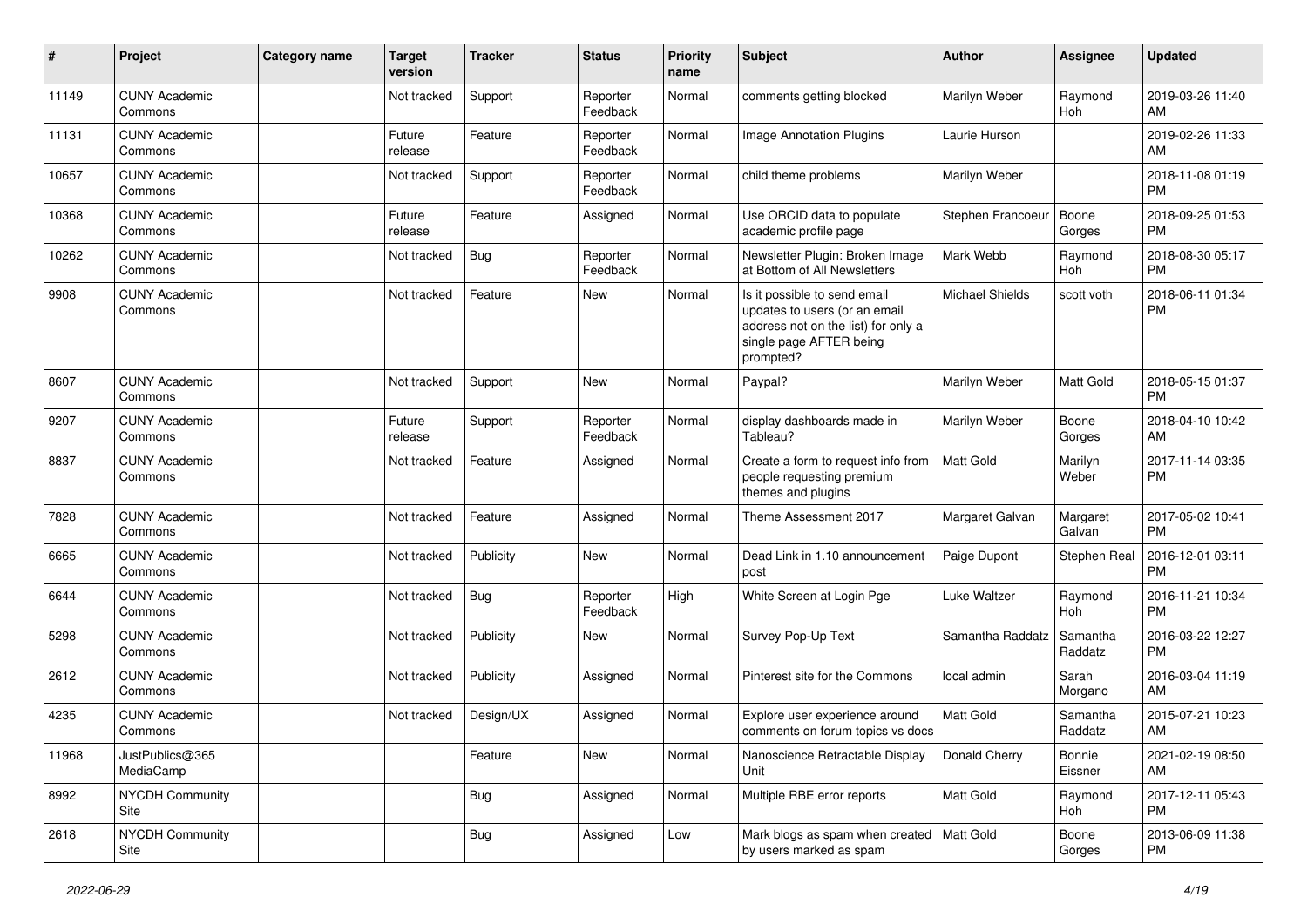| #     | Project                         | <b>Category name</b> | <b>Target</b><br>version | <b>Tracker</b> | <b>Status</b>        | <b>Priority</b><br>name | <b>Subject</b>                                                                            | <b>Author</b>       | Assignee            | <b>Updated</b>                |
|-------|---------------------------------|----------------------|--------------------------|----------------|----------------------|-------------------------|-------------------------------------------------------------------------------------------|---------------------|---------------------|-------------------------------|
| 2571  | <b>NYCDH Community</b><br>Site  |                      |                          | Feature        | Assigned             | Normal                  | Add Google custom search box to<br>homepage                                               | <b>Mark Newton</b>  | Raymond<br>Hoh      | 2013-05-18 07:49<br><b>PM</b> |
| 2574  | <b>NYCDH Community</b><br>Site  |                      |                          | Feature        | Assigned             | Normal                  | Add Way to Upload Files to<br>Groups                                                      | Mark Newton         | Raymond<br>Hoh      | 2013-05-18 07:46<br><b>PM</b> |
| 2576  | <b>NYCDH Community</b><br>Site  |                      |                          | <b>Bug</b>     | Hold                 | Low                     | Test Next Button in Javascript<br><b>Tutorial Under Activities</b>                        | <b>Mark Newton</b>  | Alex Gil            | 2013-05-18 02:55<br><b>PM</b> |
| 2573  | <b>NYCDH Community</b><br>Site  |                      |                          | Feature        | Reporter<br>Feedback | Normal                  | Add dh nyc twitter list feed to site                                                      | <b>Mark Newton</b>  | Matt Gold           | 2013-05-16 11:42<br><b>PM</b> |
| 2577  | <b>NYCDH Community</b><br>Site  |                      |                          | Feature        | Assigned             | Low                     | Investigate Potential to Add Links<br>to the Forum                                        | Mark Newton         | Alex Gil            | 2013-05-16 09:40<br><b>PM</b> |
| 10839 | <b>CUNY Academic</b><br>Commons | About page           | Not tracked              | Support        | <b>New</b>           | Normal                  | <b>Mission Statement Needs</b><br>Revision                                                | scott voth          | Matt Gold           | 2018-12-26 10:58<br>AM        |
| 2666  | <b>CUNY Academic</b><br>Commons | About page           | Not tracked              | Documentation  | Assigned             | Normal                  | <b>Update About Text</b>                                                                  | Chris Stein         | Luke Waltzer        | 2016-03-04 11:19<br>AM        |
| 8900  | <b>CUNY Academic</b><br>Commons | Accessibility        | Future<br>release        | Feature        | Assigned             | Normal                  | Look into tools to enforce<br>accessibility in WP environment                             | <b>Matt Gold</b>    | Boone<br>Gorges     | 2022-04-26 11:59<br>AM        |
| 8901  | <b>CUNY Academic</b><br>Commons | Accessibility        | Future<br>release        | Feature        | Assigned             | Normal                  | Theme analysis for accessibility                                                          | Matt Gold           | Boone<br>Gorges     | 2022-04-26 11:59<br>AM        |
| 15210 | <b>CUNY Academic</b><br>Commons | Analytics            | Not tracked              | Design/UX      | <b>New</b>           | Normal                  | Google Analytics improvements                                                             | Colin McDonald      | Boone<br>Gorges     | 2022-05-24 10:47<br>AM        |
| 5581  | <b>CUNY Academic</b><br>Commons | Analytics            | Future<br>release        | Feature        | Assigned             | Normal                  | Explore alternatives to Google<br>Analytics                                               | Matt Gold           | Valerie<br>Townsend | 2020-04-17 03:12<br><b>PM</b> |
| 5679  | <b>CUNY Academic</b><br>Commons | Analytics            | Not tracked              | Feature        | <b>New</b>           | Normal                  | Logged In Users for GA                                                                    | Valerie Townsend    | Valerie<br>Townsend | 2016-06-11 09:49<br>AM.       |
| 4070  | <b>CUNY Academic</b><br>Commons | Analytics            | Not tracked              | Support        | Assigned             | Normal                  | Request for JITP site analytics                                                           | <b>Matt Gold</b>    | Seth Persons        | 2016-02-23 03:09<br><b>PM</b> |
| 4972  | <b>CUNY Academic</b><br>Commons | Analytics            | Not tracked              | Bug            | <b>New</b>           | Normal                  | <b>Newsletter Analytics</b>                                                               | Stephen Real        | Matt Gold           | 2015-12-09 12:54<br><b>PM</b> |
| 1460  | <b>CUNY Academic</b><br>Commons | Analytics            | Future<br>release        | Feature        | Assigned             | Normal                  | Update System Report                                                                      | <b>Brian Foote</b>  | Boone<br>Gorges     | 2015-11-09 06:13<br><b>PM</b> |
| 7022  | <b>CUNY Academic</b><br>Commons | Announcements        | Future<br>release        | <b>Bug</b>     | <b>New</b>           | Normal                  | Sitewide announcements should<br>be displayed on, and dismissable<br>from, mapped domains | Boone Gorges        | Boone<br>Gorges     | 2018-03-22 10:18<br>AM        |
| 4635  | <b>CUNY Academic</b><br>Commons | Authentication       | Future<br>release        | Feature        | <b>New</b>           | Normal                  | Allow non-WP authentication                                                               | <b>Boone Gorges</b> | Sonja Leix          | 2019-03-01 02:05<br><b>PM</b> |
| 9720  | <b>CUNY Academic</b><br>Commons | Authentication       | Future<br>release        | Feature        | New                  | Normal                  | The Commons should be an<br>oAuth provider                                                | Boone Gorges        |                     | 2019-03-01 02:04<br><b>PM</b> |
| 8835  | <b>CUNY Academic</b><br>Commons | Blogs (BuddyPress)   | Future<br>release        | Feature        | <b>New</b>           | Normal                  | Extend cuny is shortlinks to sites                                                        | Luke Waltzer        | Boone<br>Gorges     | 2022-04-26 11:59<br>AM        |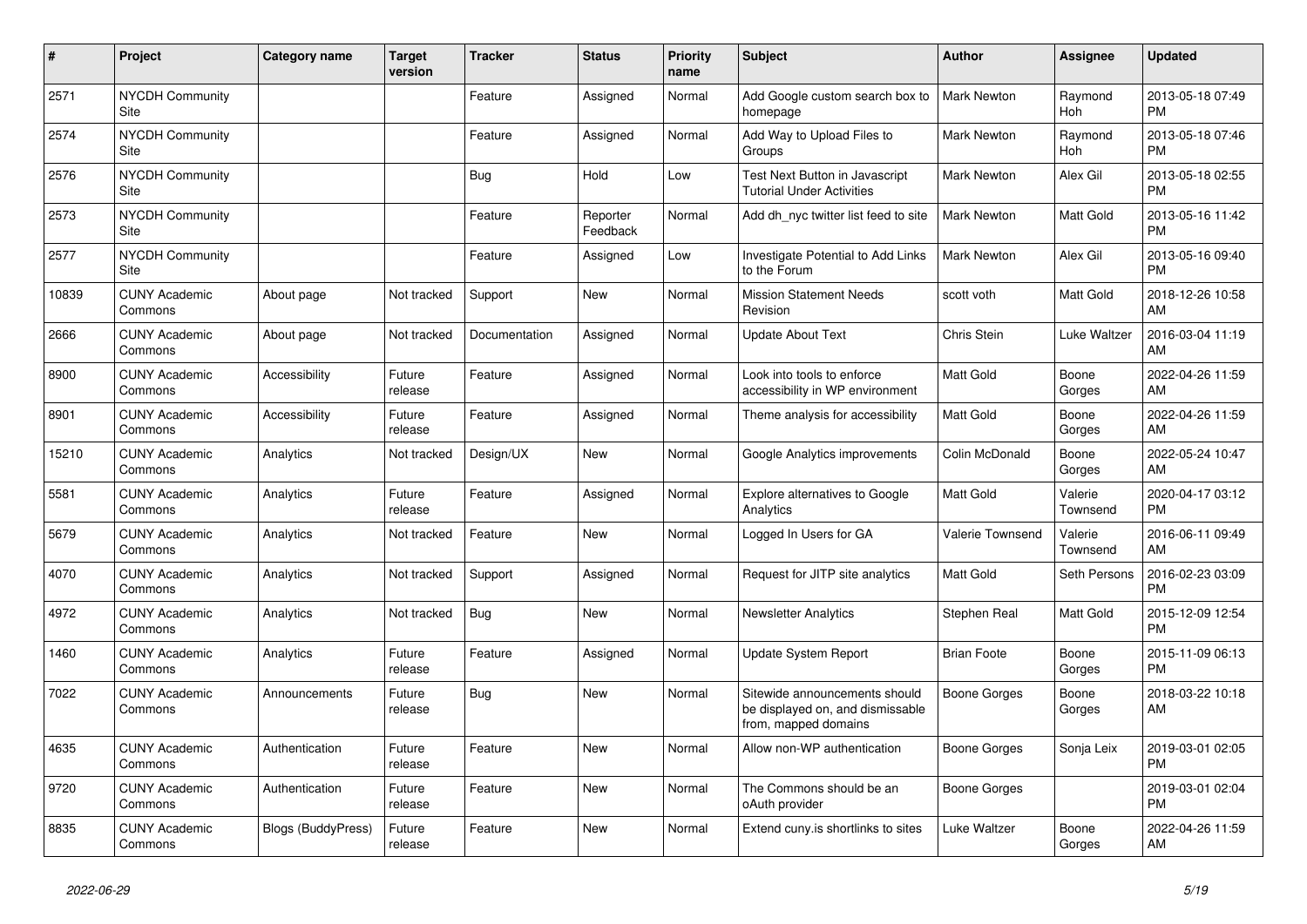| #     | Project                         | <b>Category name</b>      | <b>Target</b><br>version | <b>Tracker</b> | <b>Status</b>        | Priority<br>name | <b>Subject</b>                                                       | <b>Author</b>    | <b>Assignee</b>     | <b>Updated</b>                |
|-------|---------------------------------|---------------------------|--------------------------|----------------|----------------------|------------------|----------------------------------------------------------------------|------------------|---------------------|-------------------------------|
| 12350 | <b>CUNY Academic</b><br>Commons | <b>Blogs (BuddyPress)</b> | Not tracked              | Support        | Reporter<br>Feedback | Normal           | URL creation problem                                                 | Marilyn Weber    |                     | 2020-02-03 11:27<br>AM        |
| 8836  | <b>CUNY Academic</b><br>Commons | <b>Blogs (BuddyPress)</b> | Future<br>release        | Feature        | Assigned             | Normal           | Redesign site launch process                                         | Matt Gold        | Boone<br>Gorges     | 2019-10-03 02:49<br><b>PM</b> |
| 6078  | <b>CUNY Academic</b><br>Commons | <b>Blogs (BuddyPress)</b> | Future<br>release        | Feature        | <b>New</b>           | Normal           | Explore Adding Network Blog<br>Metadata Plugin                       | Luke Waltzer     | Luke Waltzer        | 2016-10-11 10:29<br><b>PM</b> |
| 5691  | <b>CUNY Academic</b><br>Commons | <b>Blogs (BuddyPress)</b> | Future<br>release        | Bug            | Assigned             | High             | Differing numbers on Sites display                                   | <b>Matt Gold</b> | Raymond<br>Hoh      | 2016-06-13 01:37<br><b>PM</b> |
| 11243 | <b>CUNY Academic</b><br>Commons | BuddyPress (misc)         | Future<br>release        | Bug            | New                  | Normal           | Audit bp-custom.php                                                  | Raymond Hoh      | Raymond<br>Hoh      | 2022-04-26 11:59<br>AM        |
| 7624  | <b>CUNY Academic</b><br>Commons | BuddyPress (misc)         | Future<br>release        | Design/UX      | New                  | Normal           | <b>BP Notifications</b>                                              | Luke Waltzer     | Paige Dupont        | 2017-02-08 10:43<br><b>PM</b> |
| 1423  | <b>CUNY Academic</b><br>Commons | BuddyPress (misc)         | Future<br>release        | Feature        | Assigned             | Low              | Show an avatar for pingback<br>comment activity items                | Boone Gorges     | <b>Tahir Butt</b>   | 2016-10-24 12:03<br><b>PM</b> |
| 554   | <b>CUNY Academic</b><br>Commons | BuddyPress (misc)         | Future<br>release        | Feature        | Assigned             | Normal           | Add Trackback notifications to<br>site-wide activity feed            | <b>Matt Gold</b> | Boone<br>Gorges     | 2015-11-09 06:19<br><b>PM</b> |
| 2325  | <b>CUNY Academic</b><br>Commons | BuddyPress (misc)         | Future<br>release        | Feature        | Assigned             | Low              | Profile should have separate fields<br>for first/last names          | local admin      | Boone<br>Gorges     | 2015-11-09 06:09<br><b>PM</b> |
| 310   | <b>CUNY Academic</b><br>Commons | BuddyPress (misc)         | Future<br>release        | Feature        | Assigned             | Low              | <b>Friend Request Email</b>                                          | Matt Gold        | Samantha<br>Raddatz | 2015-11-09 05:08<br><b>PM</b> |
| 599   | <b>CUNY Academic</b><br>Commons | <b>BuddyPress (misc)</b>  | Future<br>release        | Feature        | Assigned             | Normal           | Consider adding rating plugins for<br><b>BuddyPress/BBPress</b>      | <b>Matt Gold</b> | Boone<br>Gorges     | 2011-08-22 06:50<br><b>PM</b> |
| 635   | <b>CUNY Academic</b><br>Commons | <b>BuddyPress (misc)</b>  | Future<br>release        | Feature        | Assigned             | Normal           | Big Blue Button -<br>Videoconferencing in Groups and<br><b>Blogs</b> | <b>Matt Gold</b> | Boone<br>Gorges     | 2011-03-14 03:24<br><b>PM</b> |
| 500   | <b>CUNY Academic</b><br>Commons | BuddyPress (misc)         | Future<br>release        | Feature        | Assigned             | Normal           | Export Group Data                                                    | Matt Gold        | Boone<br>Gorges     | 2010-12-19 12:09<br><b>PM</b> |
| 435   | <b>CUNY Academic</b><br>Commons | BuddyPress (misc)         | Future<br>release        | Feature        | Assigned             | Normal           | Include Avatar Images in Forum<br><b>Post Notification Emails</b>    | Matt Gold        | Boone<br>Gorges     | 2010-12-08 12:40<br><b>PM</b> |
| 377   | <b>CUNY Academic</b><br>Commons | BuddyPress (misc)         | Future<br>release        | Feature        | Assigned             | Normal           | Like buttons                                                         | <b>Matt Gold</b> | Boone<br>Gorges     | 2010-11-16 05:13<br><b>PM</b> |
| 58    | <b>CUNY Academic</b><br>Commons | BuddyPress (misc)         | Future<br>release        | Feature        | Assigned             | Low              | Make member search sortable by<br>last name                          | Roberta Brody    | Boone<br>Gorges     | 2010-08-26 02:38<br><b>PM</b> |
| 6389  | <b>CUNY Academic</b><br>Commons | <b>BuddyPress Docs</b>    | Future<br>release        | Feature        | <b>New</b>           | Low              | <b>Make Discussion Area Visible</b><br>When Editing a Doc            | Luke Waltzer     | Boone<br>Gorges     | 2016-10-21 04:16<br><b>PM</b> |
| 1417  | <b>CUNY Academic</b><br>Commons | <b>BuddyPress Docs</b>    | Future<br>release        | Feature        | Assigned             | Low              | <b>Bulk actions for BuddyPress Docs</b>                              | Boone Gorges     | Boone<br>Gorges     | 2016-10-17 10:41<br><b>PM</b> |
| 2523  | <b>CUNY Academic</b><br>Commons | <b>BuddyPress Docs</b>    | Future<br>release        | Feature        | Assigned             | Normal           | Allow Users to Upload Images to<br><b>BP</b> Docs                    | Matt Gold        | Boone<br>Gorges     | 2015-11-09 06:14<br><b>PM</b> |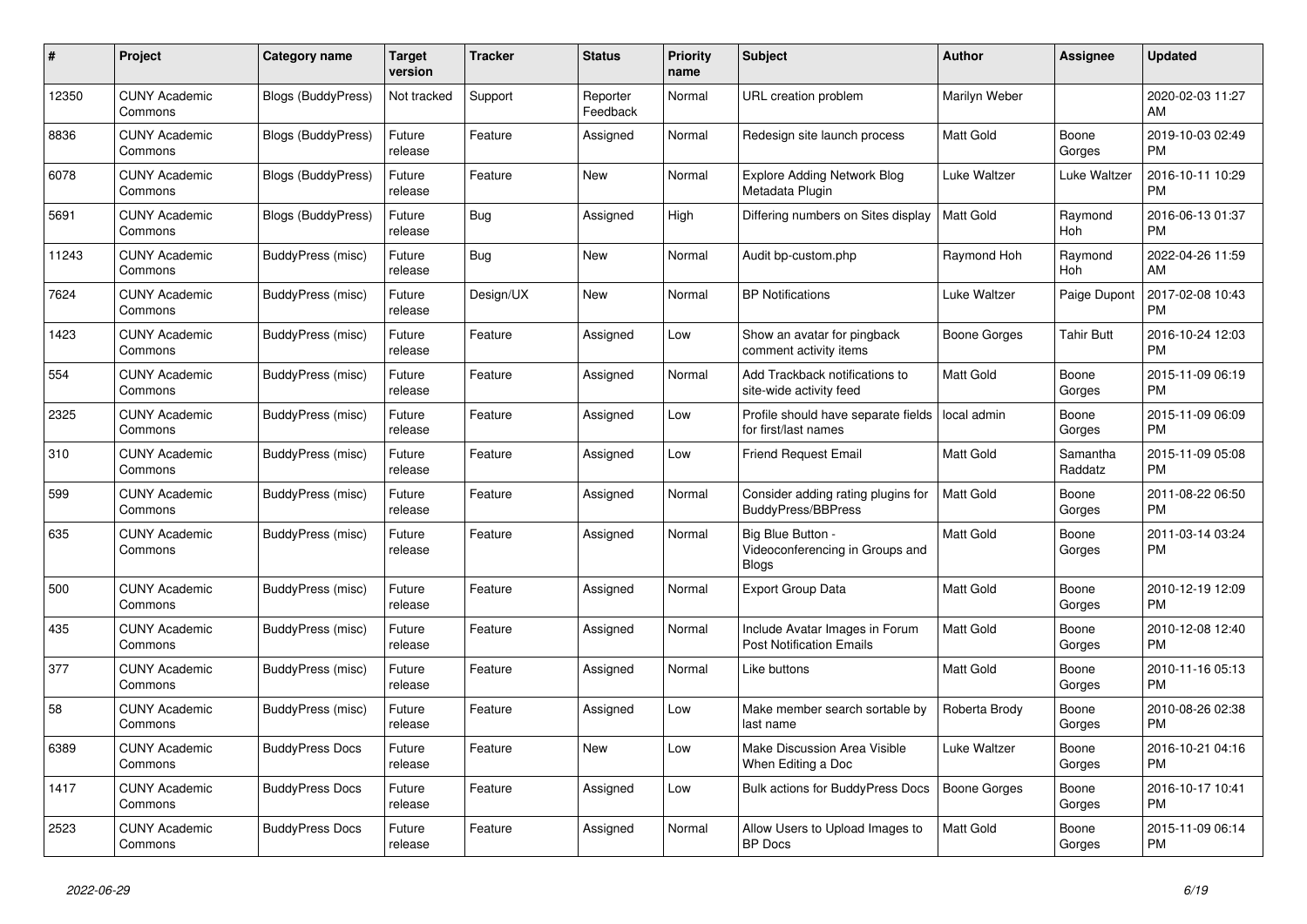| $\#$  | Project                         | <b>Category name</b>   | <b>Target</b><br>version | <b>Tracker</b> | <b>Status</b>        | Priority<br>name | <b>Subject</b>                                                   | <b>Author</b>           | <b>Assignee</b>     | <b>Updated</b>                |
|-------|---------------------------------|------------------------|--------------------------|----------------|----------------------|------------------|------------------------------------------------------------------|-------------------------|---------------------|-------------------------------|
| 1744  | <b>CUNY Academic</b><br>Commons | <b>BuddyPress Docs</b> | Future<br>release        | Feature        | Assigned             | Normal           | Spreadsheet-style Docs                                           | Boone Gorges            | Boone<br>Gorges     | 2015-11-09 06:13<br><b>PM</b> |
| 519   | <b>CUNY Academic</b><br>Commons | <b>BuddyPress Docs</b> | Future<br>release        | Feature        | Assigned             | Low              | TOC for individual docs - for new<br>BP "wiki-like" plugin       | scott voth              | Boone<br>Gorges     | 2015-11-09 05:54<br><b>PM</b> |
| 1422  | <b>CUNY Academic</b><br>Commons | <b>BuddyPress Docs</b> | Future<br>release        | Feature        | Assigned             | Normal           | Make "created Doc" activity icons<br>non-mini                    | Boone Gorges            | Boone<br>Gorges     | 2015-11-09 05:48<br><b>PM</b> |
| 618   | <b>CUNY Academic</b><br>Commons | <b>BuddyPress Docs</b> | Future<br>release        | Feature        | Assigned             | Normal           | <b>BuddyPress Docs: export formats</b>                           | Boone Gorges            | Boone<br>Gorges     | 2015-11-09 05:38<br><b>PM</b> |
| 4226  | <b>CUNY Academic</b><br>Commons | <b>BuddyPress Docs</b> | Future<br>release        | Design/UX      | <b>New</b>           | Normal           | Add option to connect a Doc with<br>a Group                      | Samantha Raddatz        | Samantha<br>Raddatz | 2015-09-09 04:08<br><b>PM</b> |
| 13466 | <b>CUNY Academic</b><br>Commons | Cavalcade              | Future<br>release        | Feature        | <b>New</b>           | Normal           | Automated cleanup for duplicate<br>Cavalcade tasks               | Boone Gorges            | Boone<br>Gorges     | 2020-10-13 05:24<br><b>PM</b> |
| 14994 | <b>CUNY Academic</b><br>Commons | cdev.gc.cuny.edu       | Not tracked              | Support        | In Progress          | Normal           | Clear Cache on CDEV                                              | scott voth              | Raymond<br>Hoh      | 2021-12-07 03:51<br><b>PM</b> |
| 9060  | <b>CUNY Academic</b><br>Commons | Commons In A Box       | Not tracked              | Bug            | Hold                 | Normal           | Problems with CBox image library<br>/ upload                     | Lisa Rhody              | Raymond<br>Hoh      | 2018-01-10 03:26<br><b>PM</b> |
| 4027  | <b>CUNY Academic</b><br>Commons | Commons In A Box       | Not tracked              | Design/UX      | Assigned             | Normal           | Usability review of CBOX update<br>procedures                    | <b>Matt Gold</b>        | Samantha<br>Raddatz | 2015-05-11 06:36<br><b>PM</b> |
| 10226 | <b>CUNY Academic</b><br>Commons | Courses                | Future<br>release        | Feature        | <b>New</b>           | Normal           | Add "My Courses" to drop down<br>list                            | scott voth              | Boone<br>Gorges     | 2021-11-19 12:42<br><b>PM</b> |
| 12438 | <b>CUNY Academic</b><br>Commons | Courses                | Not tracked              | <b>Bug</b>     | <b>New</b>           | Normal           | Site appearing twice                                             | Laurie Hurson           | Boone<br>Gorges     | 2020-02-18 01:34<br><b>PM</b> |
| 11789 | <b>CUNY Academic</b><br>Commons | Courses                | Future<br>release        | Feature        | <b>New</b>           | Normal           | Ability to remove item from<br>Courses list                      | Laurie Hurson           | Sonja Leix          | 2019-09-24 12:28<br><b>PM</b> |
| 11556 | <b>CUNY Academic</b><br>Commons | Courses                | Not tracked              | Bug            | Reporter<br>Feedback | Normal           | Instructor name given in course<br>listina                       | Tom Harbison            |                     | 2019-06-25 04:12<br><b>PM</b> |
| 9420  | <b>CUNY Academic</b><br>Commons | cuny.is                | Not tracked              | Feature        | New                  | Normal           | Request for http://cuny.is/streams                               | Raffi<br>Khatchadourian | Marilyn<br>Weber    | 2018-04-02 10:08<br>AM        |
| 10439 | <b>CUNY Academic</b><br>Commons | Design                 | 2.1.0                    | Design/UX      | <b>New</b>           | Normal           | <b>Create Style Guide for Commons</b>                            | Sonja Leix              | Sara Cannon         | 2022-06-28 01:43<br><b>PM</b> |
| 8902  | <b>CUNY Academic</b><br>Commons | Design                 | Not tracked              | Feature        | Assigned             | Normal           | Report back on research on<br><b>BuddyPress themes</b>           | Matt Gold               | Michael Smith       | 2017-11-10 12:31<br><b>PM</b> |
| 2754  | <b>CUNY Academic</b><br>Commons | Design                 | Future<br>release        | Feature        | Assigned             | Normal           | Determine strategy for CAC logo<br>handling in top header        | Micki Kaufman           | Chris Stein         | 2015-01-05 08:53<br><b>PM</b> |
| 860   | <b>CUNY Academic</b><br>Commons | Design                 | Future<br>release        | Design/UX      | Assigned             | Normal           | <b>Standardize Button Treatment</b><br><b>Across the Commons</b> | Chris Stein             | Chris Stein         | 2014-05-01 09:45<br>AM        |
| 16199 | <b>CUNY Academic</b><br>Commons | <b>Directories</b>     | 2.0.3                    | Bug            | New                  | Normal           | Removed "Semester" Filter from<br><b>Courses Directory</b>       | Laurie Hurson           | Boone<br>Gorges     | 2022-06-29 11:32<br>AM        |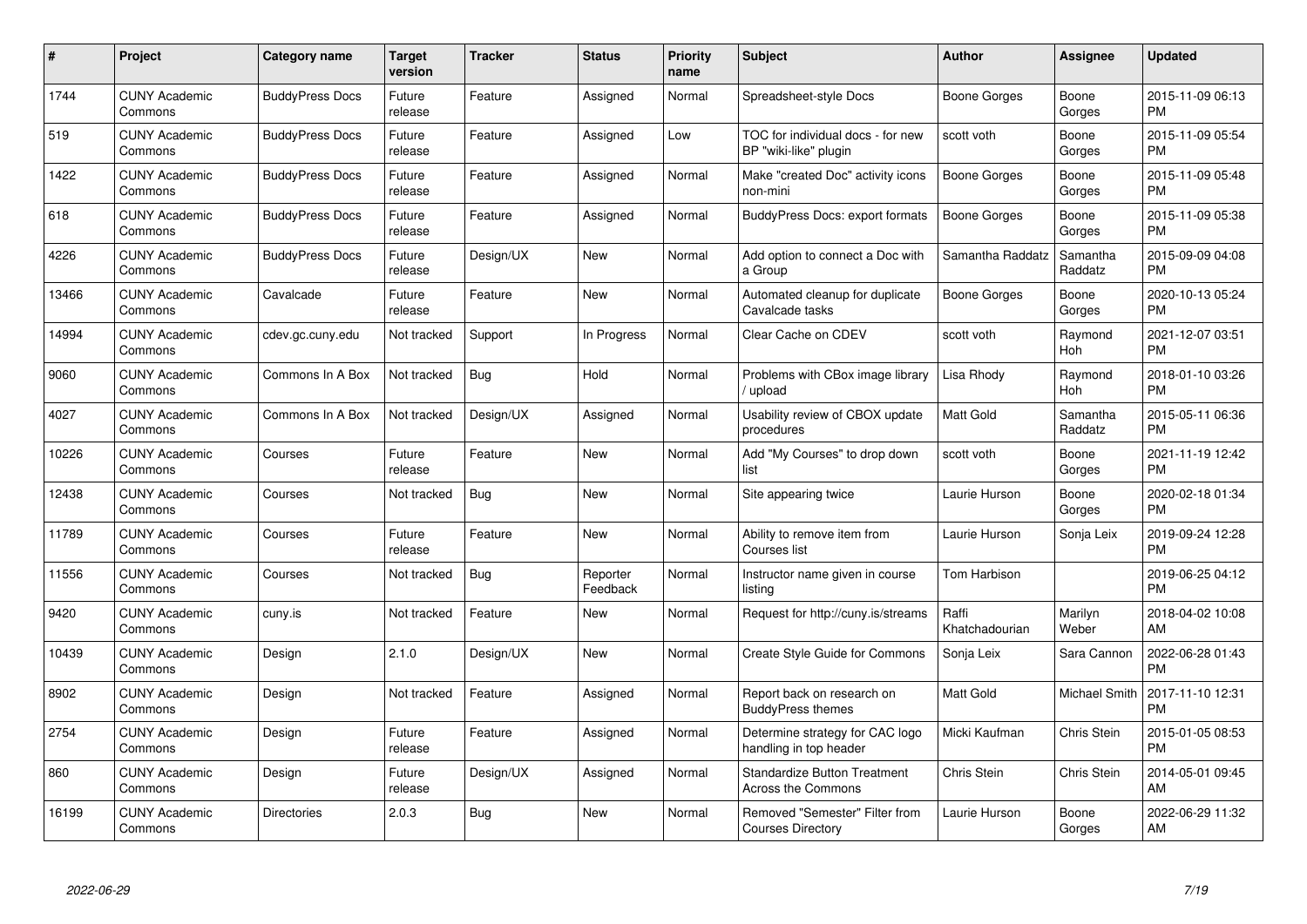| #     | <b>Project</b>                  | Category name              | Target<br>version | <b>Tracker</b> | <b>Status</b>        | <b>Priority</b><br>name | <b>Subject</b>                                                                      | <b>Author</b>           | Assignee        | <b>Updated</b>                |
|-------|---------------------------------|----------------------------|-------------------|----------------|----------------------|-------------------------|-------------------------------------------------------------------------------------|-------------------------|-----------------|-------------------------------|
| 4225  | <b>CUNY Academic</b><br>Commons | DiRT Integration           | Future<br>release | Design/UX      | <b>New</b>           | Normal                  | Add information to DIRT page (in<br>Create a Group)                                 | Samantha Raddatz        | Matt Gold       | 2015-06-26 03:14<br><b>PM</b> |
| 3524  | <b>CUNY Academic</b><br>Commons | Documentation              | Not tracked       | Documentation  | Assigned             | Normal                  | Post describing all you can do<br>when starting up a new blog/group                 | <b>Matt Gold</b>        | scott voth      | 2014-10-04 12:56<br><b>PM</b> |
| 14496 | <b>CUNY Academic</b><br>Commons | Domain Mapping             | Future<br>release | Bug            | <b>New</b>           | Normal                  | Mapped domain SSO uses<br>third-party cookies                                       | Raymond Hoh             | Raymond<br>Hoh  | 2021-05-24 04:03<br><b>PM</b> |
| 11493 | <b>CUNY Academic</b><br>Commons | Domain Mapping             | Not tracked       | Support        | Reporter<br>Feedback | Normal                  | Domain Mapping Request - Talia<br>Schaffer                                          | scott voth              | Matt Gold       | 2019-08-06 08:39<br>AM        |
| 10982 | <b>CUNY Academic</b><br>Commons | Domain Mapping             | Not tracked       | Support        | Reporter<br>Feedback | Normal                  | <b>CNAME</b> question                                                               | scott voth              |                 | 2019-01-22 04:29<br><b>PM</b> |
| 1167  | <b>CUNY Academic</b><br>Commons | <b>Email Invitations</b>   | Future<br>release | Feature        | New                  | Low                     | Allow email invitations to be resent                                                | <b>Boone Gorges</b>     | Boone<br>Gorges | 2015-11-12 12:53<br>AM        |
| 1165  | <b>CUNY Academic</b><br>Commons | <b>Email Invitations</b>   | Future<br>release | Feature        | Assigned             | Low                     | Allow saved lists of invitees under<br>Send Invites                                 | Boone Gorges            | Boone<br>Gorges | 2015-11-09 06:03<br><b>PM</b> |
| 1166  | <b>CUNY Academic</b><br>Commons | <b>Email Invitations</b>   | Future<br>release | Feature        | <b>New</b>           | Low                     | Better organizational tools for Sent<br>Invites                                     | Boone Goraes            | Boone<br>Gorges | 2015-11-09 06:02<br><b>PM</b> |
| 15604 | <b>CUNY Academic</b><br>Commons | <b>Email Notifications</b> | Future<br>release | Feature        | Assigned             | Normal                  | <b>Restructure Commons Group</b><br><b>Digest Email Messages</b>                    | <b>Matt Gold</b>        | Boone<br>Gorges | 2022-05-26 10:45<br>AM        |
| 12042 | <b>CUNY Academic</b><br>Commons | <b>Email Notifications</b> | Future<br>release | Feature        | New                  | Normal                  | Improved error logging for BPGES<br>send queue                                      | Boone Gorges            | Boone<br>Gorges | 2021-11-19 12:25<br><b>PM</b> |
| 11971 | <b>CUNY Academic</b><br>Commons | <b>Email Notifications</b> | Future<br>release | Bug            | Reporter<br>Feedback | Low                     | Pictures obscured in emailed post<br>notifications                                  | Marilyn Weber           | Raymond<br>Hoh  | 2019-11-21 01:14<br><b>PM</b> |
| 5992  | <b>CUNY Academic</b><br>Commons | <b>Email Notifications</b> | Future<br>release | Feature        | New                  | Normal                  | Changing the From line of<br>autogenerated blog emails                              | Marilyn Weber           |                 | 2018-09-27 05:19<br><b>PM</b> |
| 9979  | <b>CUNY Academic</b><br>Commons | <b>Email Notifications</b> | Not tracked       | <b>Bug</b>     | Reporter<br>Feedback | Normal                  | Reports of slow email activation<br>emails                                          | <b>Matt Gold</b>        | Boone<br>Gorges | 2018-08-29 09:40<br><b>PM</b> |
| 333   | <b>CUNY Academic</b><br>Commons | <b>Email Notifications</b> | Future<br>release | Feature        | Assigned             | Low                     | Delay Forum Notification Email<br>Delivery Until After Editing Period<br>Ends       | <b>Matt Gold</b>        | Raymond<br>Hoh  | 2015-11-09 06:01<br><b>PM</b> |
| 11531 | <b>CUNY Academic</b><br>Commons | Events                     | Future<br>release | Feature        | <b>New</b>           | Normal                  | Main Events calendar should<br>include non-public events that<br>user has access to | scott voth              | Boone<br>Gorges | 2019-06-11 10:00<br>AM        |
| 5016  | <b>CUNY Academic</b><br>Commons | Events                     | Future<br>release | Feature        | Assigned             | Low                     | Allow comments to be posted on<br>events                                            | <b>Matt Gold</b>        | Raymond<br>Hoh  | 2019-03-01 02:23<br><b>PM</b> |
| 11077 | <b>CUNY Academic</b><br>Commons | Events                     | Not tracked       | Feature        | Reporter<br>Feedback | Normal                  | Show event category description<br>in event list view                               | Raffi<br>Khatchadourian |                 | 2019-02-12 10:38<br><b>PM</b> |
| 4481  | <b>CUNY Academic</b><br>Commons | Events                     | Future<br>release | Feature        | <b>New</b>           | Normal                  | Group admins/mods should have<br>the ability to unlink an event from<br>the group   | Boone Gorges            | Boone<br>Gorges | 2017-04-24 03:53<br><b>PM</b> |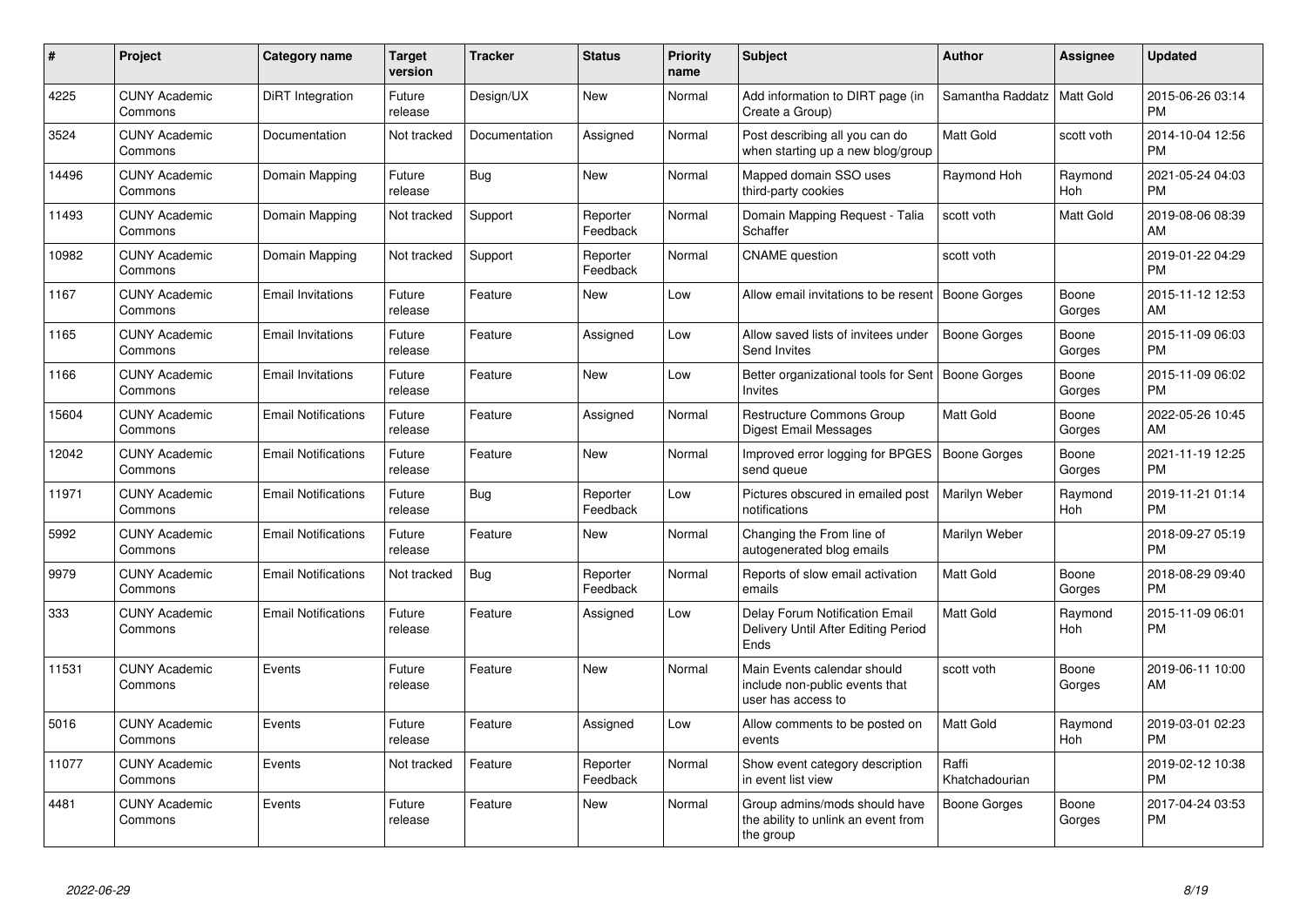| #     | Project                         | <b>Category name</b> | <b>Target</b><br>version | <b>Tracker</b> | <b>Status</b>        | <b>Priority</b><br>name | <b>Subject</b>                                                               | Author              | Assignee            | <b>Updated</b>                |
|-------|---------------------------------|----------------------|--------------------------|----------------|----------------------|-------------------------|------------------------------------------------------------------------------|---------------------|---------------------|-------------------------------|
| 6749  | <b>CUNY Academic</b><br>Commons | Events               | Future<br>release        | Bug            | <b>New</b>           | Low                     | BPEO iCal request can trigger<br>very large number of DB queries             | <b>Boone Gorges</b> | Raymond<br>Hoh      | 2016-11-15 10:09<br>PM        |
| 4903  | <b>CUNY Academic</b><br>Commons | Events               | Future<br>release        | Design/UX      | Assigned             | Normal                  | Improving visual appearance of<br>event calendars                            | <b>Matt Gold</b>    | Boone<br>Gorges     | 2016-10-13 11:51<br>AM        |
| 5696  | <b>CUNY Academic</b><br>Commons | Events               | Future<br>release        | Feature        | Assigned             | Normal                  | Events Calendar - display options<br>calendar aggregation                    | <b>Matt Gold</b>    | Boone<br>Gorges     | 2016-10-13 11:44<br>AM        |
| 4438  | <b>CUNY Academic</b><br>Commons | Events               | Future<br>release        | Bug            | Assigned             | Normal                  | Events Calendar - Export<br><b>Recurring Events</b>                          | scott voth          | Daniel Jones        | 2016-05-23 04:25<br><b>PM</b> |
| 4592  | <b>CUNY Academic</b><br>Commons | Events               | Future<br>release        | Design/UX      | New                  | Normal                  | Event Creation - Venue Dropdown<br>Slow                                      | Samantha Raddatz    | Boone<br>Gorges     | 2015-09-14 04:56<br><b>PM</b> |
| 4238  | <b>CUNY Academic</b><br>Commons | Events               | Future<br>release        | Feature        | Assigned             | Normal                  | Copy Events to Other Groups?                                                 | <b>Matt Gold</b>    | Boone<br>Gorges     | 2015-07-02 10:08<br>AM        |
| 4053  | <b>CUNY Academic</b><br>Commons | Events               | Future<br>release        | Feature        | Assigned             | Normal                  | Create new tab for past events                                               | Matt Gold           | Boone<br>Gorges     | 2015-05-12 02:10<br>PM        |
| 3475  | <b>CUNY Academic</b><br>Commons | Events               | Future<br>release        | Feature        | Assigned             | Normal                  | Request to add plugin to<br>streamline room<br>booking/appointment booking   | Naomi Barrettara    | Boone<br>Gorges     | 2014-12-01 05:14<br>PM.       |
| 3580  | <b>CUNY Academic</b><br>Commons | Group Blogs          | Future<br>release        | Feature        | <b>New</b>           | Normal                  | Multiple blogs per group                                                     | Boone Gorges        | Boone<br>Gorges     | 2018-02-20 02:02<br>PM.       |
| 8756  | <b>CUNY Academic</b><br>Commons | Group Blogs          | Future<br>release        | Feature        | Hold                 | Normal                  | Connect multiple blogs to one<br>group?                                      | <b>Matt Gold</b>    | Boone<br>Gorges     | 2017-09-30 10:42<br>AM        |
| 5317  | <b>CUNY Academic</b><br>Commons | Group Blogs          | Not tracked              | Bug            | Reporter<br>Feedback | Normal                  | Notifications of New Post Didn't<br>Come                                     | Luke Waltzer        | Samantha<br>Raddatz | 2016-03-21 10:41<br><b>PM</b> |
| 653   | <b>CUNY Academic</b><br>Commons | Group Blogs          | Future<br>release        | Feature        | Assigned             | Normal                  | Redesign Integration of Groups<br>and Blogs                                  | Matt Gold           | Samantha<br>Raddatz | 2015-11-09 05:40<br><b>PM</b> |
| 12091 | <b>CUNY Academic</b><br>Commons | <b>Group Files</b>   | Future<br>release        | Feature        | New                  | Normal                  | Improved pre-upload file validation<br>for bp-group-documents                | Boone Gorges        | Boone<br>Gorges     | 2019-11-14 01:21<br><b>PM</b> |
| 11834 | <b>CUNY Academic</b><br>Commons | <b>Group Files</b>   | Future<br>release        | Feature        | New                  | Normal                  | Improved tools for managing<br>group file folders                            | <b>Boone Gorges</b> | Sonja Leix          | 2019-09-06 03:55<br><b>PM</b> |
| 1192  | <b>CUNY Academic</b><br>Commons | <b>Group Files</b>   | Future<br>release        | Feature        | Assigned             | Low                     | When posting group files, allow<br>users to add a category without<br>saving | <b>Matt Gold</b>    | Raymond<br>Hoh      | 2015-11-09 05:53<br><b>PM</b> |
| 3354  | <b>CUNY Academic</b><br>Commons | <b>Group Files</b>   | Future<br>release        | Feature        | Assigned             | Low                     | Allow Group Download of Multiple<br><b>Selected Files</b>                    | Matt Gold           | Chris Stein         | 2014-08-01 08:50<br>AM        |
| 3080  | <b>CUNY Academic</b><br>Commons | <b>Group Files</b>   | Future<br>release        | Feature        | Assigned             | Low                     | Create a system to keep track of<br>file changes                             | <b>Matt Gold</b>    | Boone<br>Gorges     | 2014-02-26 10:04<br><b>PM</b> |
| 13457 | <b>CUNY Academic</b><br>Commons | Group Forums         | 2.0.3                    | <b>Bug</b>     | New                  | High                    | Forum post not sending<br>notifications                                      | Filipa Calado       | Raymond<br>Hoh      | 2022-06-29 11:32<br>AM        |
| 13199 | <b>CUNY Academic</b><br>Commons | Group Forums         | Future<br>release        | Feature        | New                  | Normal                  | Favoring Groups over bbPress<br>plugin                                       | Colin McDonald      | Colin<br>McDonald   | 2021-11-19 12:28<br><b>PM</b> |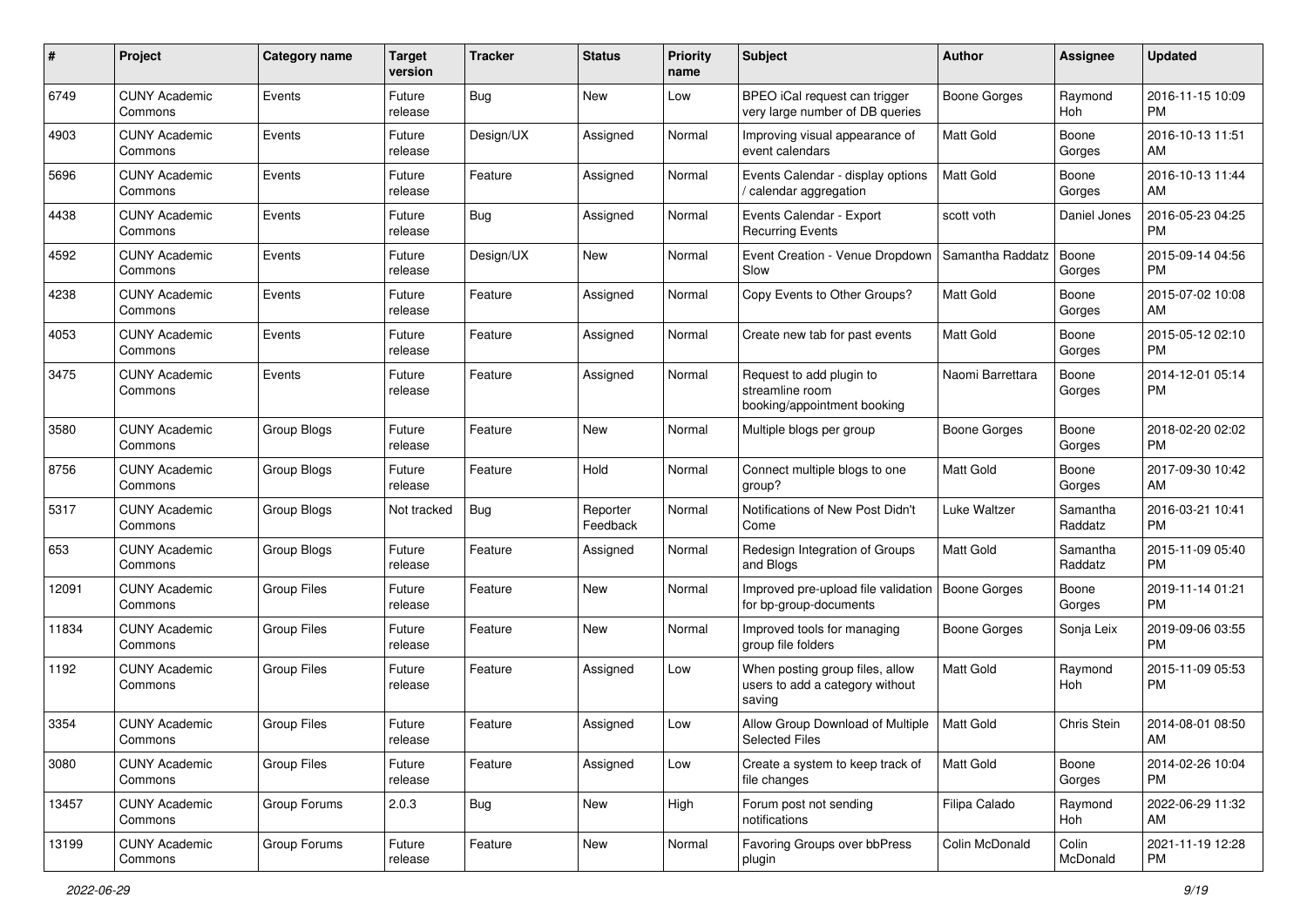| #     | Project                         | <b>Category name</b> | <b>Target</b><br>version | <b>Tracker</b> | <b>Status</b>        | <b>Priority</b><br>name | <b>Subject</b>                                                                             | <b>Author</b>    | Assignee            | <b>Updated</b>                |
|-------|---------------------------------|----------------------|--------------------------|----------------|----------------------|-------------------------|--------------------------------------------------------------------------------------------|------------------|---------------------|-------------------------------|
| 13358 | <b>CUNY Academic</b><br>Commons | Group Forums         | Future<br>release        | Feature        | New                  | Normal                  | Improved UI for group forum<br>threading settings                                          | Boone Gorges     | Raymond<br>Hoh      | 2021-11-19 12:27<br><b>PM</b> |
| 13328 | <b>CUNY Academic</b><br>Commons | Group Forums         | Not tracked              | <b>Bug</b>     | Reporter<br>Feedback | Normal                  | cross-posting in two related<br>groups                                                     | Marilyn Weber    | Raymond<br>Hoh      | 2020-09-15 10:39<br><b>PM</b> |
| 10659 | <b>CUNY Academic</b><br>Commons | Group Forums         | Future<br>release        | Feature        | Assigned             | Normal                  | Post to multiple groups via email                                                          | Matt Gold        | Raymond<br>Hoh      | 2018-11-15 12:54<br>AM        |
| 9835  | <b>CUNY Academic</b><br>Commons | Group Forums         | Future<br>release        | Bug            | Assigned             | Normal                  | add a "like" function?                                                                     | Marilyn Weber    | <b>Erik Trainer</b> | 2018-06-05 01:49<br><b>PM</b> |
| 7928  | <b>CUNY Academic</b><br>Commons | Group Forums         | Not tracked              | Bug            | New                  | Normal                  | Duplicate Forum post                                                                       | Luke Waltzer     | Raymond<br>Hoh      | 2017-04-11 09:27<br><b>PM</b> |
| 6392  | <b>CUNY Academic</b><br>Commons | Group Forums         | Future<br>release        | Design/UX      | Assigned             | Low                     | Composition/Preview Panes in<br>Forum Posts                                                | Luke Waltzer     | Paige Dupont        | 2016-10-21 04:26<br><b>PM</b> |
| 5268  | <b>CUNY Academic</b><br>Commons | Group Forums         | Future<br>release        | Bug            | Assigned             | Normal                  | Long-time to post to multiple<br>groups                                                    | Luke Waltzer     | Daniel Jones        | 2016-09-07 06:31<br><b>PM</b> |
| 3192  | <b>CUNY Academic</b><br>Commons | Group Forums         | Future<br>release        | Feature        | Assigned             | Normal                  | Customizable forum views for<br>bbPress 2.x group forums                                   | Boone Gorges     | Raymond<br>Hoh      | 2015-11-09 12:47<br><b>PM</b> |
| 4221  | <b>CUNY Academic</b><br>Commons | Group Forums         | Future<br>release        | Design/UX      | Assigned             | Normal                  | Add 'Number of Posts' display<br>option to Forum page                                      | Samantha Raddatz | Samantha<br>Raddatz | 2015-06-26 02:21<br><b>PM</b> |
| 3059  | <b>CUNY Academic</b><br>Commons | Group Forums         | Future<br>release        | Design/UX      | <b>New</b>           | Normal                  | Forum Post Permissable Content<br><b>Explanatory Text</b>                                  | Chris Stein      | Chris Stein         | 2015-04-02 11:27<br>AM        |
| 3193  | <b>CUNY Academic</b><br>Commons | Group Forums         | Future<br>release        | Feature        | Assigned             | Normal                  | bbPress 2.x dynamic roles and<br>RBE                                                       | Boone Gorges     | Boone<br>Gorges     | 2014-09-30 01:30<br><b>PM</b> |
| 585   | <b>CUNY Academic</b><br>Commons | Group Forums         | Future<br>release        | Feature        | Assigned             | Normal                  | Merge Forum Topics                                                                         | Sarah Morgano    | Boone<br>Gorges     | 2011-07-06 04:11<br><b>PM</b> |
| 2610  | <b>CUNY Academic</b><br>Commons | Group Invitations    | Future<br>release        | Feature        | Assigned             | Low                     | Request: Custom invitation<br>message to group invites                                     | local admin      | Boone<br>Gorges     | 2015-11-09 06:13<br><b>PM</b> |
| 1456  | <b>CUNY Academic</b><br>Commons | Group Invitations    | Future<br>release        | Feature        | Reporter<br>Feedback | Low                     | Invite to Group Button from Profile<br>Field                                               | <b>Matt Gold</b> | Samantha<br>Raddatz | 2015-11-09 05:59<br><b>PM</b> |
| 3308  | <b>CUNY Academic</b><br>Commons | Group Invitations    | Future<br>release        | Feature        | Assigned             | Normal                  | Allow members to rescind group<br>invitations                                              | Matt Gold        | Boone<br>Gorges     | 2015-04-01 08:53<br><b>PM</b> |
| 3419  | <b>CUNY Academic</b><br>Commons | Group Invitations    | 1.6.14                   | Bug            | Testing<br>Required  | Normal                  | Neatening the display of<br>messages on group requests                                     | <b>Matt Gold</b> | Boone<br>Gorges     | 2014-09-01 09:29<br><b>PM</b> |
| 13650 | <b>CUNY Academic</b><br>Commons | Group Library        | Future<br>release        | Feature        | New                  | Normal                  | Forum Attachments in Group<br>Library                                                      | Laurie Hurson    |                     | 2021-11-19 12:30<br><b>PM</b> |
| 14309 | <b>CUNY Academic</b><br>Commons | Group Library        | Future<br>release        | Feature        | New                  | Normal                  | Better handling of<br>bp group document file download<br>attempts when file is not present | Boone Gorges     | Boone<br>Gorges     | 2021-11-19 12:28<br><b>PM</b> |
| 13370 | <b>CUNY Academic</b><br>Commons | Group Library        | Future<br>release        | Feature        | <b>New</b>           | Normal                  | Library bulk deletion and folder<br>editing                                                | Colin McDonald   | Boone<br>Gorges     | 2020-10-13 10:41<br>AM        |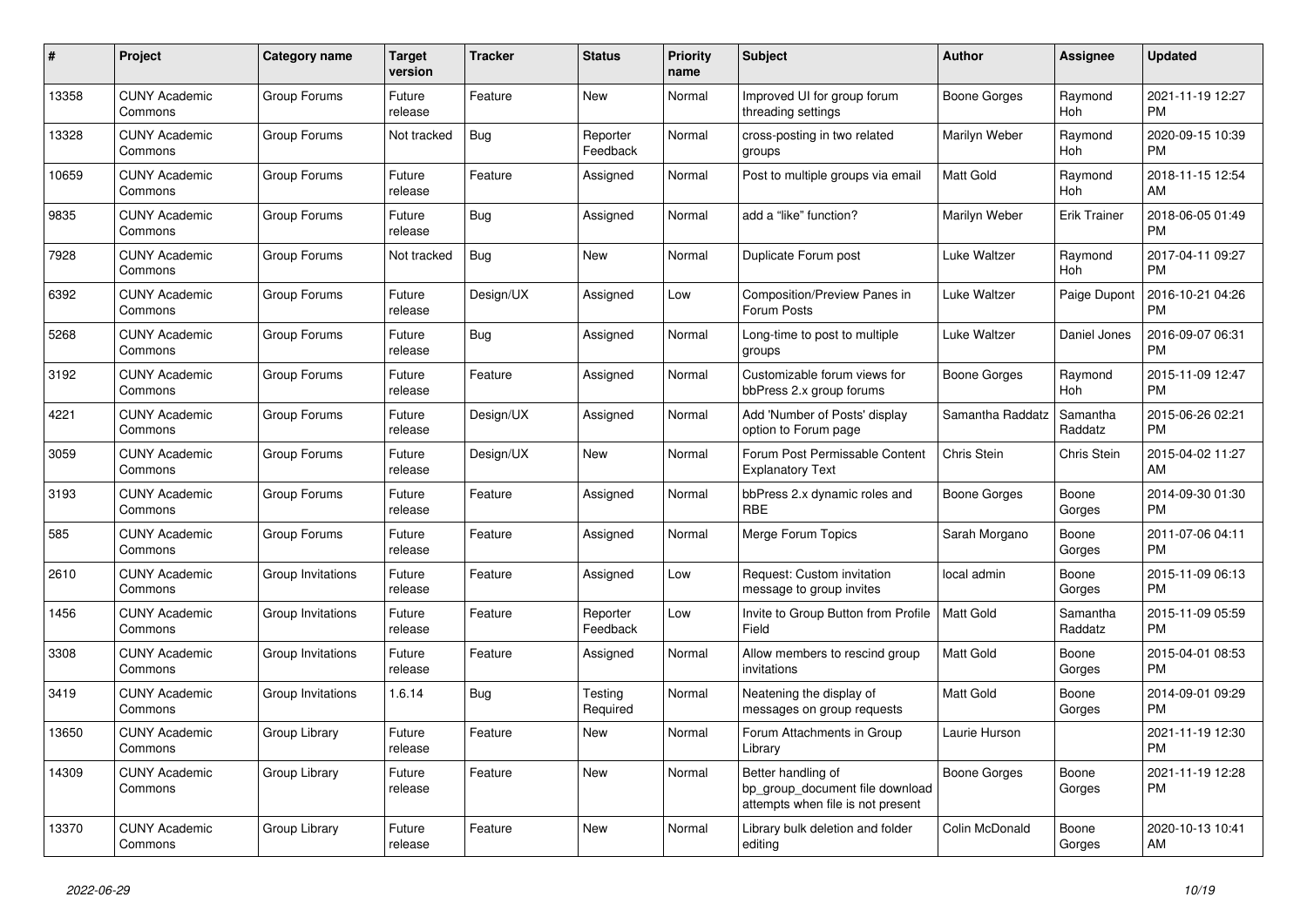| $\#$  | <b>Project</b>                  | <b>Category name</b>           | <b>Target</b><br>version | <b>Tracker</b> | <b>Status</b>        | <b>Priority</b><br>name | <b>Subject</b>                                                              | <b>Author</b>     | Assignee            | <b>Updated</b>                |
|-------|---------------------------------|--------------------------------|--------------------------|----------------|----------------------|-------------------------|-----------------------------------------------------------------------------|-------------------|---------------------|-------------------------------|
| 7115  | <b>CUNY Academic</b><br>Commons | Groups (misc)                  | Future<br>release        | Feature        | Reporter<br>Feedback | Normal                  | make licensing info clear during<br>group creation                          | <b>Matt Gold</b>  | Raymond<br>Hoh      | 2020-12-08 11:32<br>AM        |
| 12446 | <b>CUNY Academic</b><br>Commons | Groups (misc)                  | Future<br>release        | Feature        | Reporter<br>Feedback | Normal                  | Toggle default site to group forum<br>posting                               | Laurie Hurson     | Laurie Hurson       | 2020-03-10 11:57<br>AM        |
| 1544  | <b>CUNY Academic</b><br>Commons | Groups (misc)                  | Future<br>release        | Feature        | Reporter<br>Feedback | Normal                  | Group Filtering and Sorting                                                 | <b>Matt Gold</b>  | Chris Stein         | 2019-03-01 02:25<br><b>PM</b> |
| 9015  | <b>CUNY Academic</b><br>Commons | Groups (misc)                  | Not tracked              | Outreach       | Assigned             | Normal                  | Email group admins the email<br>addresses of their groups                   | Matt Gold         | Matt Gold           | 2018-01-02 09:54<br>AM        |
| 481   | <b>CUNY Academic</b><br>Commons | Groups (misc)                  | Future<br>release        | Feature        | Assigned             | Normal                  | ability to archive inactive groups<br>and blogs                             | Michael Mandiberg | Samantha<br>Raddatz | 2015-11-09 05:56<br><b>PM</b> |
| 3458  | <b>CUNY Academic</b><br>Commons | Groups (misc)                  | Future<br>release        | Feature        | Assigned             | Normal                  | Filter Members of Group by<br>Campus                                        | Michael Smith     | Samantha<br>Raddatz | 2014-09-26 08:32<br><b>PM</b> |
| 12392 | <b>CUNY Academic</b><br>Commons | Help/Codex                     | Not tracked              | Documentation  | <b>New</b>           | Normal                  | <b>Updates to Common Commons</b><br>Questions on Help Page                  | scott voth        | Margaret<br>Galvan  | 2020-02-11 10:53<br>AM        |
| 11883 | <b>CUNY Academic</b><br>Commons | Help/Codex                     | Not tracked              | Support        | <b>New</b>           | Normal                  | Need Embedding Help Page<br>Update (Tableau)                                | Anthony Wheeler   | scott voth          | 2019-09-24 08:49<br>AM        |
| 4980  | <b>CUNY Academic</b><br>Commons | Home Page                      | Future<br>release        | Feature        | Assigned             | Normal                  | <b>CAC Featured Content -- Adding</b><br>Randomization                      | Matt Gold         | Boone<br>Gorges     | 2016-12-12 03:01<br><b>PM</b> |
| 6995  | <b>CUNY Academic</b><br>Commons | Home Page                      | Not tracked              | Bug            | Assigned             | Normal                  | member filter on homepage not<br>working                                    | <b>Matt Gold</b>  | Raymond<br>Hoh      | 2016-12-11 09:46<br><b>PM</b> |
| 1888  | <b>CUNY Academic</b><br>Commons | Home Page                      | Future<br>release        | Feature        | Assigned             | Normal                  | Refactor BP MPO Activity Filter to<br>support proper pagination             | Sarah Morgano     | Boone<br>Gorges     | 2014-05-01 07:11<br><b>PM</b> |
| 1983  | <b>CUNY Academic</b><br>Commons | Home Page                      | Future<br>release        | Feature        | Assigned             | Low                     | Media Library integration with<br>Featured Content plugin                   | Boone Gorges      | Dominic<br>Giglio   | 2014-03-17 10:34<br>AM        |
| 10580 | <b>CUNY Academic</b><br>Commons | Information<br>Architecture    | Future<br>release        | Design/UX      | <b>New</b>           | Normal                  | Primary nav item review                                                     | Boone Gorges      | Sara Cannon         | 2022-06-28 01:29<br><b>PM</b> |
| 13891 | <b>CUNY Academic</b><br>Commons | Internal Tools and<br>Workflow | 2.1.0                    | Feature        | <b>New</b>           | Normal                  | Migrate automated linting to<br>GitHub Actions                              | Boone Gorges      | Jeremy Felt         | 2022-06-29 11:13<br>AM        |
| 15194 | <b>CUNY Academic</b><br>Commons | Internal Tools and<br>Workflow | 2.1.0                    | Feature        | <b>New</b>           | Normal                  | PHPCS sniff for un-restored<br>switch_to_blog() calls                       | Boone Gorges      | Jeremy Felt         | 2022-05-26 10:45<br>AM        |
| 3230  | <b>CUNY Academic</b><br>Commons | Internal Tools and<br>Workflow | Not tracked              | Feature        | Assigned             | High                    | Scripts for quicker<br>provisioning/updating of<br>development environments | Boone Gorges      | Boone<br>Gorges     | 2016-01-26 04:54<br><b>PM</b> |
| 12382 | <b>CUNY Academic</b><br>Commons | Membership                     | Not tracked              | Support        | New                  | Normal                  | Email request change                                                        | Marilyn Weber     | Marilyn<br>Weber    | 2020-02-06 12:56<br><b>PM</b> |
| 5234  | <b>CUNY Academic</b><br>Commons | Membership                     | Future<br>release        | Feature        | Assigned             | Normal                  | Write Unconfirmed patch for WP                                              | Boone Gorges      | Boone<br>Gorges     | 2016-10-24 11:18<br>AM        |
| 3517  | CUNY Academic<br>Commons        | My Commons                     | Future<br>release        | Feature        | Assigned             | Normal                  | Mute/Unmute My Commons<br>updates                                           | <b>Matt Gold</b>  | Raymond<br>Hoh      | 2015-11-09 01:19<br><b>PM</b> |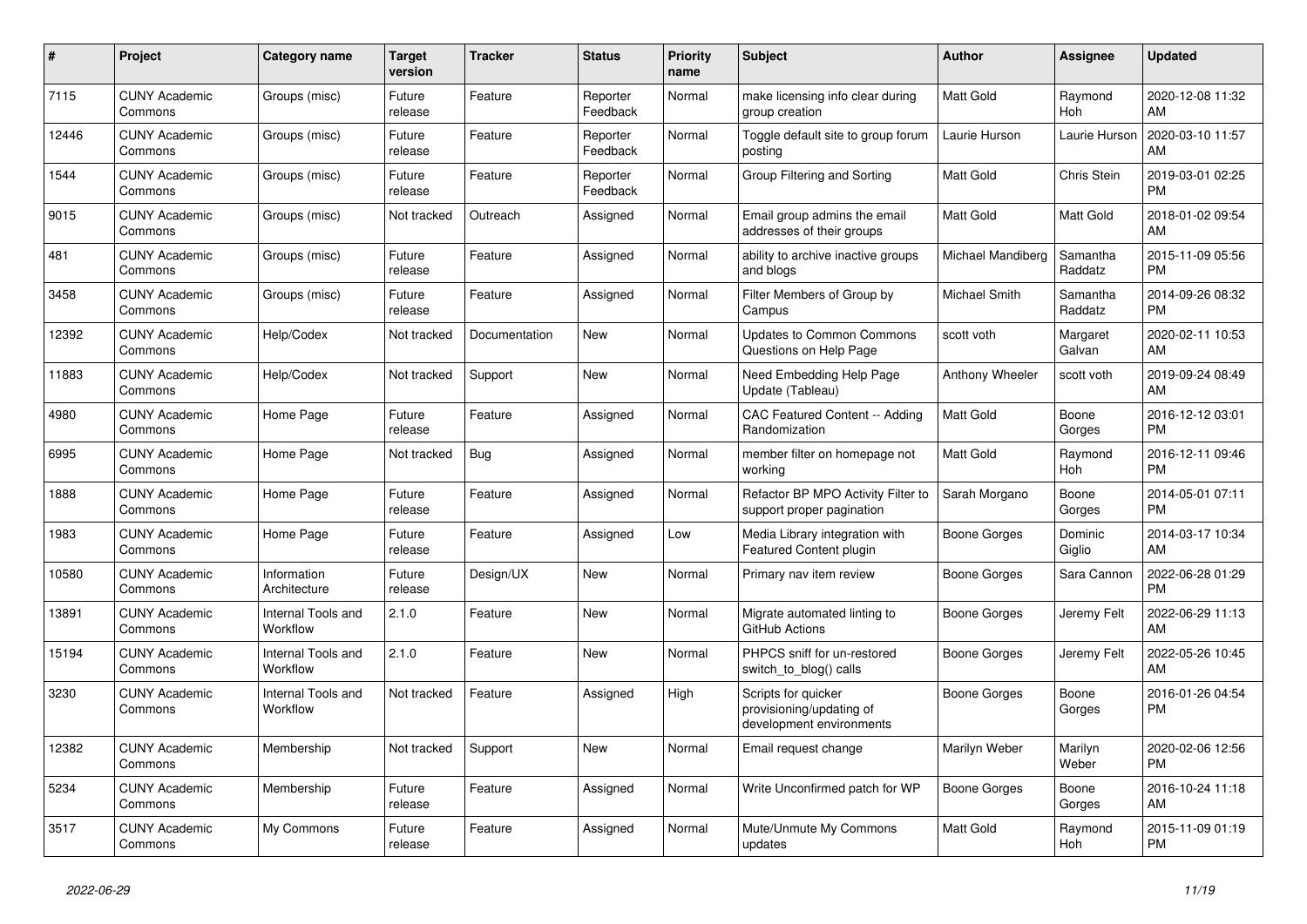| $\#$  | Project                         | <b>Category name</b>    | <b>Target</b><br>version | <b>Tracker</b> | <b>Status</b>        | Priority<br>name | <b>Subject</b>                                                                             | <b>Author</b>           | <b>Assignee</b>    | <b>Updated</b>                |
|-------|---------------------------------|-------------------------|--------------------------|----------------|----------------------|------------------|--------------------------------------------------------------------------------------------|-------------------------|--------------------|-------------------------------|
| 3565  | <b>CUNY Academic</b><br>Commons | My Commons              | Not tracked              | Documentation  | <b>New</b>           | Normal           | Load Newest inconsistencies                                                                | Chris Stein             | scott voth         | 2015-11-09 01:16<br><b>PM</b> |
| 4535  | <b>CUNY Academic</b><br>Commons | My Commons              | Future<br>release        | Bug            | <b>New</b>           | Low              | My Commons filter issue                                                                    | scott voth              | Raymond<br>Hoh     | 2015-09-01 11:17<br>AM        |
| 3536  | <b>CUNY Academic</b><br>Commons | My Commons              | Future<br>release        | Feature        | Assigned             | Normal           | Infinite Scroll on My Commons<br>page                                                      | <b>Matt Gold</b>        | Raymond<br>Hoh     | 2015-04-13 04:42<br><b>PM</b> |
| 3577  | <b>CUNY Academic</b><br>Commons | My Commons              | Future<br>release        | Design/UX      | Assigned             | Normal           | Replies to items in My Commons                                                             | <b>Matt Gold</b>        | Raymond<br>Hoh     | 2015-04-09 05:19<br><b>PM</b> |
| 3330  | <b>CUNY Academic</b><br>Commons | My Commons              | Future<br>release        | Feature        | Assigned             | Normal           | "Commons Information" tool                                                                 | Boone Gorges            | Chris Stein        | 2014-09-22 08:46<br><b>PM</b> |
| 9028  | <b>CUNY Academic</b><br>Commons | Onboarding              | Future<br>release        | Feature        | Assigned             | Normal           | suggest groups to new members<br>during the registration process                           | Matt Gold               | <b>Chris Stein</b> | 2018-10-24 12:34<br><b>PM</b> |
| 9895  | <b>CUNY Academic</b><br>Commons | Onboarding              | Future<br>release        | Feature        | Assigned             | Normal           | Add "Accept Invitation"<br>link/button/function to Group<br>and/or Site invitation emails? | Luke Waltzer            | Boone<br>Gorges    | 2018-06-07 12:42<br><b>PM</b> |
| 8440  | <b>CUNY Academic</b><br>Commons | Onboarding              | Not tracked              | Bug            | New                  | Normal           | Create Test Email Accounts for<br><b>Onboarding Project</b>                                | Stephen Real            | Stephen Real       | 2017-08-01 09:49<br><b>PM</b> |
| 5955  | <b>CUNY Academic</b><br>Commons | Outreach                | Future<br>release        | Feature        | Assigned             | Normal           | Create auto-newsletter for<br>commons members                                              | <b>Matt Gold</b>        | Luke Waltzer       | 2016-08-30 10:34<br>AM        |
| 15242 | <b>CUNY Academic</b><br>Commons | Performance             | Not tracked              | <b>Bug</b>     | Reporter<br>Feedback | Normal           | Slugist site                                                                               | Raffi<br>Khatchadourian | Boone<br>Gorges    | 2022-02-07 11:14<br>AM        |
| 14908 | <b>CUNY Academic</b><br>Commons | Performance             |                          | Bug            | New                  | Normal           | Stale object cache on cdev                                                                 | Raymond Hoh             | Boone<br>Gorges    | 2021-12-07 09:45<br>AM        |
| 10794 | <b>CUNY Academic</b><br>Commons | Performance             | Not tracked              | <b>Bug</b>     | <b>New</b>           | Normal           | Memcached connection<br>occasionally breaks                                                | Boone Gorges            | Boone<br>Gorges    | 2018-12-06 03:30<br><b>PM</b> |
| 14787 | <b>CUNY Academic</b><br>Commons | Plugin Packages         | Future<br>release        | Feature        | <b>New</b>           | Normal           | Creating a "Design" plugin<br>package                                                      | Laurie Hurson           | scott voth         | 2022-04-27 04:56<br><b>PM</b> |
| 14184 | <b>CUNY Academic</b><br>Commons | <b>Public Portfolio</b> | Future<br>release        | Feature        | <b>New</b>           | Normal           | Centralized mechanism for storing<br>Campus affiliations                                   | Boone Gorges            | Boone<br>Gorges    | 2022-01-04 11:35<br>AM        |
| 10354 | <b>CUNY Academic</b><br>Commons | <b>Public Portfolio</b> | Future<br>release        | Feature        | <b>New</b>           | Normal           | Opt out of Having a Profile Page                                                           | scott voth              | Chris Stein        | 2020-05-12 10:43<br>AM        |
| 11496 | <b>CUNY Academic</b><br>Commons | <b>Public Portfolio</b> | 1.15.2                   | Support        | New                  | Normal           | Replace Twitter Icon on Member<br>Portfolio page                                           | scott voth              | Boone<br>Gorges    | 2019-06-06 01:03<br><b>PM</b> |
| 3768  | <b>CUNY Academic</b><br>Commons | <b>Public Portfolio</b> | Future<br>release        | Feature        | Assigned             | Normal           | Institutions/Past positions on<br>public portfolios                                        | <b>Matt Gold</b>        | Boone<br>Gorges    | 2018-04-23 10:44<br>AM        |
| 2881  | <b>CUNY Academic</b><br>Commons | <b>Public Portfolio</b> | Future<br>release        | Feature        | Assigned             | Normal           | Redesign the UX for Profiles                                                               | Chris Stein             | Chris Stein        | 2016-10-13 12:45<br><b>PM</b> |
| 5827  | <b>CUNY Academic</b><br>Commons | <b>Public Portfolio</b> | Future<br>release        | <b>Bug</b>     | Assigned             | Normal           | Academic Interests square bracket   scott voth<br>links not working                        |                         | Chris Stein        | 2016-08-11 11:59<br><b>PM</b> |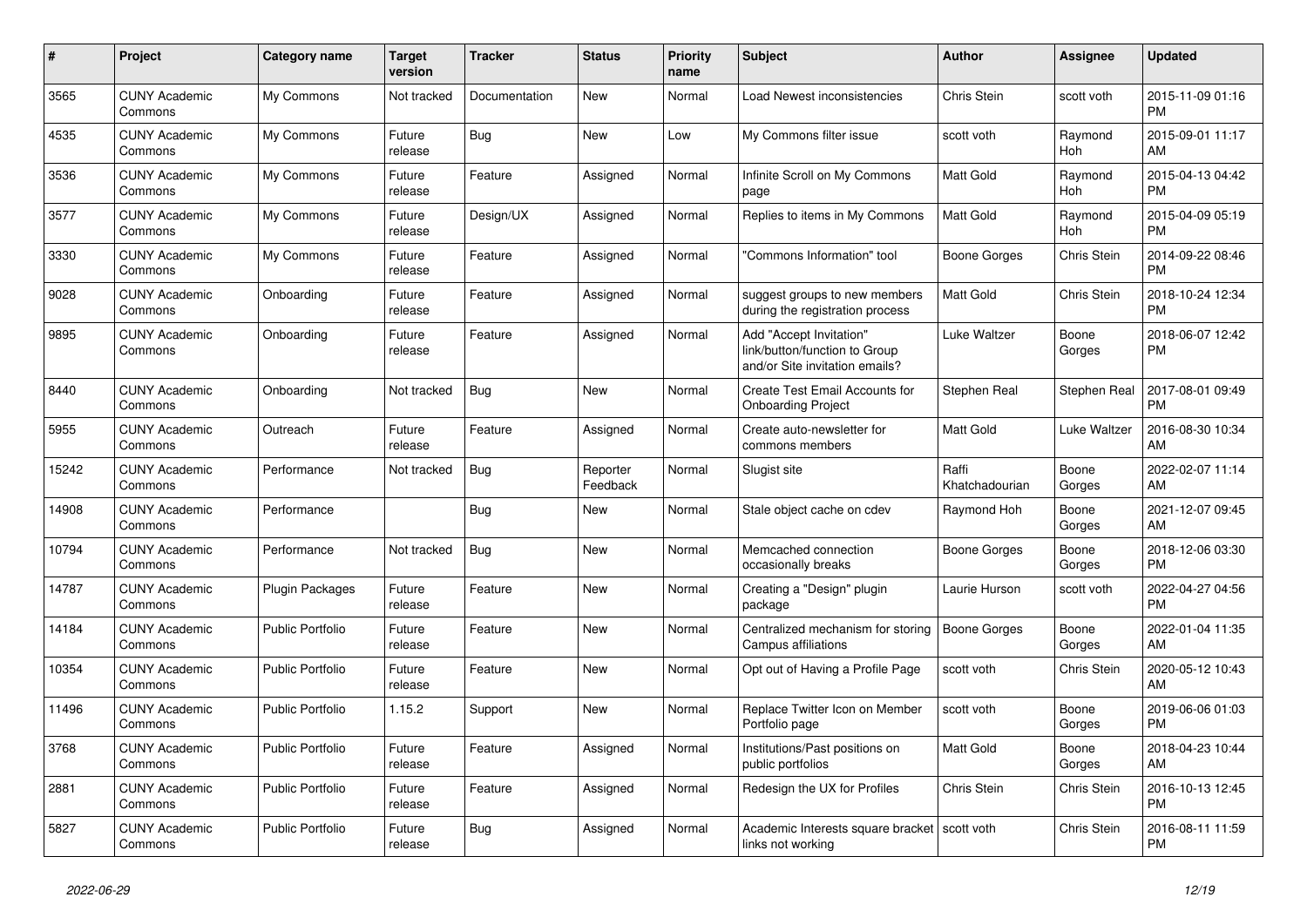| #     | Project                         | <b>Category name</b>    | <b>Target</b><br>version | <b>Tracker</b> | <b>Status</b>        | <b>Priority</b><br>name | <b>Subject</b>                                                                 | <b>Author</b>       | <b>Assignee</b>     | <b>Updated</b>                |
|-------|---------------------------------|-------------------------|--------------------------|----------------|----------------------|-------------------------|--------------------------------------------------------------------------------|---------------------|---------------------|-------------------------------|
| 2013  | <b>CUNY Academic</b><br>Commons | <b>Public Portfolio</b> | Future<br>release        | Feature        | Assigned             | Low                     | Have Profile Privacy Options show   Matt Gold<br>up only for filled-in fields  |                     | Boone<br>Gorges     | 2015-11-09 06:09<br>PM.       |
| 4622  | <b>CUNY Academic</b><br>Commons | <b>Public Portfolio</b> | Future<br>release        | Design/UX      | New                  | Normal                  | <b>Profile Visibility Settings</b>                                             | Samantha Raddatz    | Samantha<br>Raddatz | 2015-09-21 12:18<br><b>PM</b> |
| 4404  | <b>CUNY Academic</b><br>Commons | <b>Public Portfolio</b> | Future<br>release        | Design/UX      | Assigned             | Normal                  | Change color of permissions info<br>on portfolio editing interface             | Matt Gold           | Samantha<br>Raddatz | 2015-08-11 05:28<br><b>PM</b> |
| 4253  | <b>CUNY Academic</b><br>Commons | <b>Public Portfolio</b> | Future<br>release        | Design/UX      | New                  | Normal                  | Encourage users to add portfolio<br>content                                    | Samantha Raddatz    | Samantha<br>Raddatz | 2015-07-07 11:32<br>AM        |
| 3770  | <b>CUNY Academic</b><br>Commons | <b>Public Portfolio</b> | Future<br>release        | Feature        | Assigned             | Normal                  | Improve Layout/Formatting of<br>Positions Area on Public Portfolios            | <b>Matt Gold</b>    | Chris Stein         | 2015-04-01 09:17<br><b>PM</b> |
| 3042  | <b>CUNY Academic</b><br>Commons | <b>Public Portfolio</b> | Future<br>release        | Feature        | Assigned             | Normal                  | Browsing member interests                                                      | Matt Gold           | Boone<br>Gorges     | 2015-03-21 09:04<br>PM.       |
| 2832  | <b>CUNY Academic</b><br>Commons | <b>Public Portfolio</b> | Future<br>release        | Feature        | Assigned             | Normal                  | Improve interface for (not)<br>auto-linking profile fields                     | Boone Gorges        | Chris Stein         | 2015-01-05 08:52<br>PM.       |
| 2753  | <b>CUNY Academic</b><br>Commons | <b>Public Portfolio</b> | Future<br>release        | Feature        | New                  | Normal                  | Create actual actual tagification in<br>academic interests and other<br>fields | Micki Kaufman       | Boone<br>Gorges     | 2015-01-05 08:52<br>PM.       |
| 3220  | <b>CUNY Academic</b><br>Commons | <b>Public Portfolio</b> | Future<br>release        | Feature        | Assigned             | Normal                  | Add indent/outdent option to<br>Formatting Buttons on Profile<br>Page          | <b>Matt Gold</b>    | Boone<br>Gorges     | 2014-05-21 10:39<br>PM.       |
| 3048  | <b>CUNY Academic</b><br>Commons | Public Portfolio        | Future<br>release        | Feature        | New                  | Low                     | Images for rich text profile fields                                            | Boone Gorges        | Boone<br>Gorges     | 2014-02-19 12:56<br>PM.       |
| 12247 | <b>CUNY Academic</b><br>Commons | Publicity               | Not tracked              | Support        | New                  | Normal                  | Screenshot of First Commons<br>Homepage                                        | scott voth          | scott voth          | 2020-01-14 12:08<br><b>PM</b> |
| 9643  | <b>CUNY Academic</b><br>Commons | Publicity               | Not tracked              | Feature        | New                  | Normal                  | Create a page on the Commons<br>for logos etc.                                 | Stephen Real        | Stephen Real        | 2018-04-24 10:53<br>AM.       |
| 6115  | <b>CUNY Academic</b><br>Commons | Publicity               | Not tracked              | Feature        | Assigned             | Normal                  | create digital signage for GC                                                  | <b>Matt Gold</b>    | scott voth          | 2016-10-11 10:09<br>PM.       |
| 6014  | <b>CUNY Academic</b><br>Commons | Publicity               | Future<br>release        | Publicity      | Reporter<br>Feedback | Normal                  | Google search listing                                                          | Matt Gold           | Boone<br>Gorges     | 2016-09-21 03:48<br><b>PM</b> |
| 3510  | <b>CUNY Academic</b><br>Commons | Publicity               | 1.7                      | Publicity      | Assigned             | Normal                  | Post on the News Blog re: 'My<br>Commons'                                      | Micki Kaufman       | Sarah<br>Morgano    | 2014-10-15 11:18<br>AM.       |
| 3511  | <b>CUNY Academic</b><br>Commons | Publicity               | 1.7                      | Publicity      | Assigned             | Normal                  | Social media for 1.7                                                           | Micki Kaufman       | Sarah<br>Morgano    | 2014-10-14 03:32<br>PM        |
| 3509  | <b>CUNY Academic</b><br>Commons | Publicity               | 1.7                      | Publicity      | New                  | Normal                  | Create 1.7 digital signage imagery                                             | Micki Kaufman       | Marilyn<br>Weber    | 2014-10-01 12:40<br>PM        |
| 3506  | <b>CUNY Academic</b><br>Commons | Publicity               | 1.7                      | Publicity      | New                  | Normal                  | Prepare 1.7 email messaging                                                    | Micki Kaufman       | Micki<br>Kaufman    | 2014-10-01 12:36<br><b>PM</b> |
| 11945 | <b>CUNY Academic</b><br>Commons | Reckoning               | Future<br>release        | Feature        | Reporter<br>Feedback | Normal                  | Add Comments bubble to<br>Reckoning views                                      | <b>Boone Gorges</b> | Boone<br>Gorges     | 2019-11-12 05:14<br><b>PM</b> |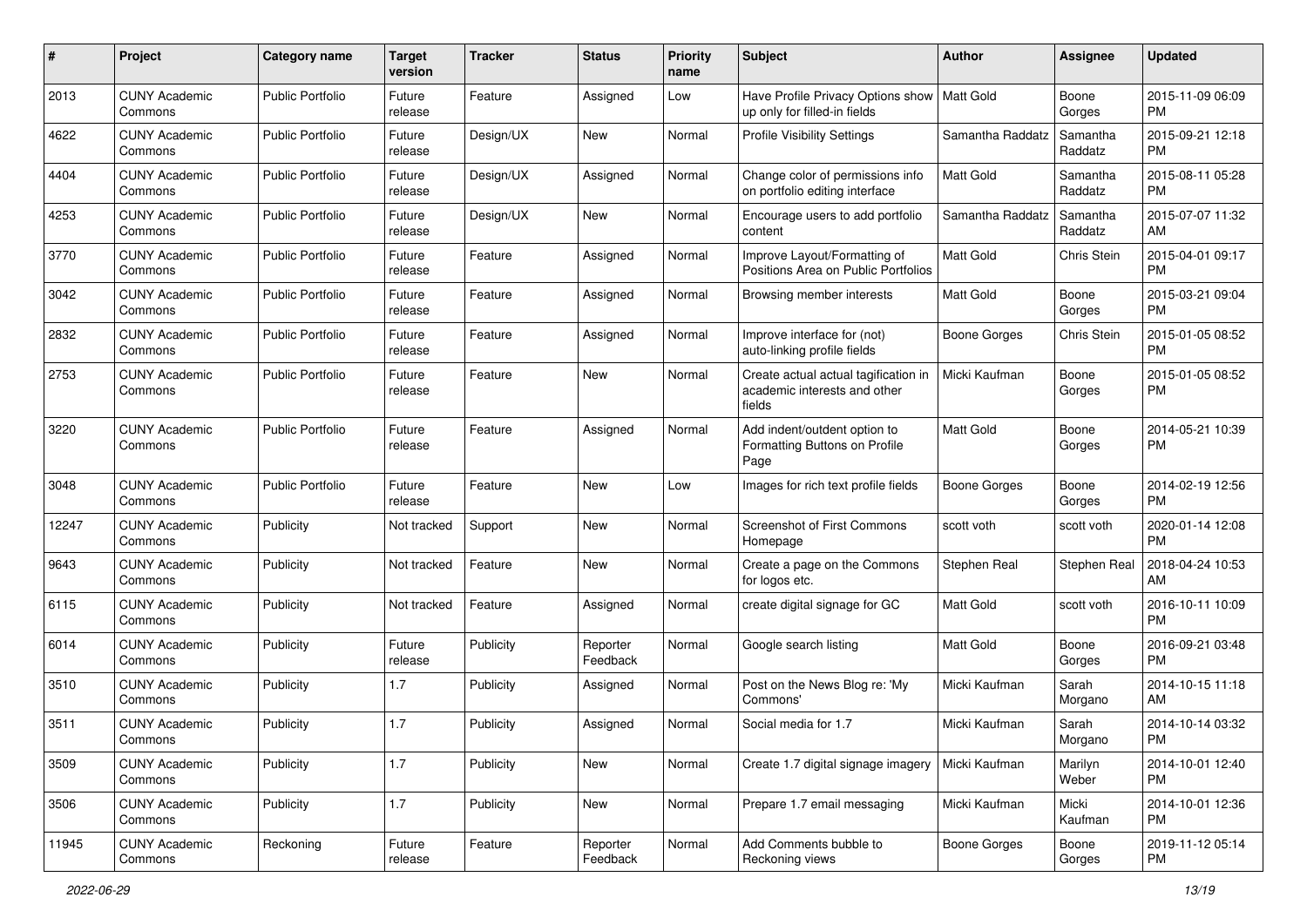| $\#$  | Project                         | <b>Category name</b>     | <b>Target</b><br>version | <b>Tracker</b> | <b>Status</b>        | Priority<br>name | <b>Subject</b>                                                    | <b>Author</b>       | <b>Assignee</b>     | <b>Updated</b>                |
|-------|---------------------------------|--------------------------|--------------------------|----------------|----------------------|------------------|-------------------------------------------------------------------|---------------------|---------------------|-------------------------------|
| 3615  | <b>CUNY Academic</b><br>Commons | Redmine                  | Not tracked              | Feature        | <b>New</b>           | Low              | Create Redmine issues via email                                   | Dominic Giglio      | Boone<br>Gorges     | 2017-11-16 11:36<br>AM        |
| 940   | <b>CUNY Academic</b><br>Commons | Redmine                  | Future<br>release        | Feature        | Assigned             | Low              | Communication with users after<br>releases                        | <b>Matt Gold</b>    | Dominic<br>Giglio   | 2012-09-09 04:36<br><b>PM</b> |
| 11860 | <b>CUNY Academic</b><br>Commons | Registration             | Future<br>release        | Feature        | <b>New</b>           | Normal           | Ensure Students Are Aware They<br>Can Use Aliases At Registration | scott voth          |                     | 2019-09-24 08:46<br>AM        |
| 10273 | <b>CUNY Academic</b><br>Commons | Registration             | Not tracked              | Support        | Reporter<br>Feedback | Normal           | users combining CF and campus<br>address                          | Marilyn Weber       |                     | 2019-09-18 10:58<br>AM        |
| 5225  | <b>CUNY Academic</b><br>Commons | Registration             | Future<br>release        | Feature        | Assigned             | Normal           | On-boarding Issues                                                | Luke Waltzer        | Samantha<br>Raddatz | 2016-02-12 02:58<br><b>PM</b> |
| 308   | <b>CUNY Academic</b><br>Commons | Registration             | Future<br>release        | Feature        | <b>New</b>           | Normal           | Group recommendations for<br>signup process                       | <b>Boone Gorges</b> | Samantha<br>Raddatz | 2015-11-09 05:07<br><b>PM</b> |
| 370   | <b>CUNY Academic</b><br>Commons | Registration             | Future<br>release        | Feature        | Assigned             | High             | <b>Guest Accounts</b>                                             | <b>Matt Gold</b>    | Matt Gold           | 2015-04-09 09:33<br><b>PM</b> |
| 16177 | <b>CUNY Academic</b><br>Commons | Reply By Email           |                          | Bug            | New                  | Normal           | Switch to Inbound mode for RBE                                    | Raymond Hoh         | Raymond<br>Hoh      | 2022-05-30 04:32<br><b>PM</b> |
| 13430 | <b>CUNY Academic</b><br>Commons | Reply By Email           | Not tracked              | <b>Bug</b>     | <b>New</b>           | Normal           | Delay in RBE                                                      | Luke Waltzer        | Raymond<br>Hoh      | 2020-10-13 11:16<br>AM        |
| 8991  | <b>CUNY Academic</b><br>Commons | Reply By Email           | Not tracked              | Bug            | Hold                 | Normal           | RBE duplicate email message<br>issue                              | <b>Matt Gold</b>    | Raymond<br>Hoh      | 2018-02-18 08:53<br><b>PM</b> |
| 8976  | <b>CUNY Academic</b><br>Commons | Reply By Email           | Not tracked              | Feature        | Assigned             | Normal           | Package RBE new topics posting?                                   | <b>Matt Gold</b>    | Raymond<br>Hoh      | 2017-12-04 02:34<br><b>PM</b> |
| 6671  | <b>CUNY Academic</b><br>Commons | Reply By Email           | Not tracked              | Bug            | Assigned             | Normal           | "Post too often" RBE error<br>message                             | Matt Gold           | Raymond<br>Hoh      | 2016-11-11 09:55<br>AM        |
| 3369  | <b>CUNY Academic</b><br>Commons | Reply By Email           | Not tracked              | Outreach       | Hold                 | Normal           | Release reply by email to WP<br>plugin directory                  | Matt Gold           | Raymond<br>Hoh      | 2016-03-01 12:46<br><b>PM</b> |
| 3002  | <b>CUNY Academic</b><br>Commons | Search                   | Future<br>release        | Feature        | Assigned             | Normal           | Overhaul CAC search by using<br>external search appliance         | <b>Boone Gorges</b> | Boone<br>Gorges     | 2020-07-15 03:05<br><b>PM</b> |
| 9729  | <b>CUNY Academic</b><br>Commons | <b>SEO</b>               | Not tracked              | Support        | New                  | Normal           | 503 Errors showing on<br>newlaborforum.cuny.edu                   | Diane Krauthamer    | Raymond<br>Hoh      | 2018-05-22 04:48<br><b>PM</b> |
| 3662  | <b>CUNY Academic</b><br>Commons | <b>SEO</b>               | Future<br>release        | Feature        | Assigned             | Normal           | Duplicate Content/SEO/Google<br>issues                            | Matt Gold           | Raymond<br>Hoh      | 2015-04-13 04:37<br><b>PM</b> |
| 13048 | <b>CUNY Academic</b><br>Commons | Shortcodes and<br>embeds | Future<br>release        | Feature        | New                  | Normal           | Jupyter Notebooks support                                         | Boone Gorges        |                     | 2020-07-14 11:46<br>AM        |
| 13331 | <b>CUNY Academic</b><br>Commons | Site cloning             | Future<br>release        | Bug            | New                  | Normal           | Combine Site Template and Clone<br>operations                     | Boone Gorges        | Jeremy Felt         | 2021-11-19 12:39<br><b>PM</b> |
| 13975 | <b>CUNY Academic</b><br>Commons | Social Paper             | Not tracked              | Support        | Reporter<br>Feedback | Normal           | can't approve comments on Social<br>Paper paper                   | Marilyn Weber       |                     | 2021-02-12 09:33<br>AM        |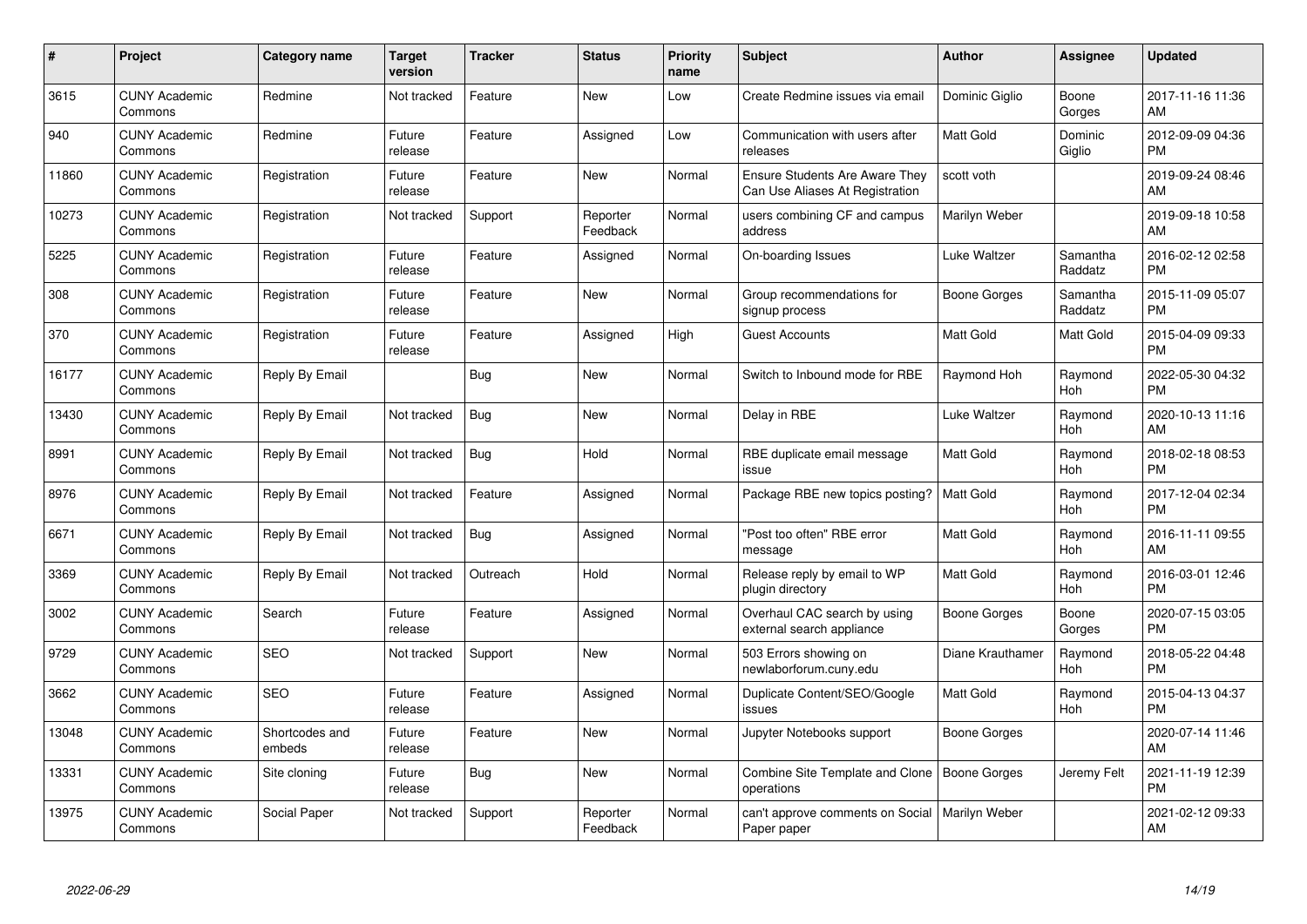| #    | Project                         | <b>Category name</b>    | <b>Target</b><br>version | <b>Tracker</b> | <b>Status</b> | <b>Priority</b><br>name | Subject                                                                                                                                               | Author                  | <b>Assignee</b>     | <b>Updated</b>                |
|------|---------------------------------|-------------------------|--------------------------|----------------|---------------|-------------------------|-------------------------------------------------------------------------------------------------------------------------------------------------------|-------------------------|---------------------|-------------------------------|
| 5050 | <b>CUNY Academic</b><br>Commons | Social Paper            | Future<br>release        | Feature        | <b>New</b>    | Low                     | Making comments visible in SP<br>editing mode (SP suggestion #1)                                                                                      | Marilyn Weber           | Samantha<br>Raddatz | 2019-09-17 11:10<br><b>PM</b> |
| 7981 | <b>CUNY Academic</b><br>Commons | Social Paper            | Future<br>release        | Bug            | New           | Normal                  | Social Paper comments should<br>not go to spam                                                                                                        | Luke Waltzer            | Boone<br>Gorges     | 2018-04-16 03:52<br><b>PM</b> |
| 7663 | <b>CUNY Academic</b><br>Commons | Social Paper            | Future<br>release        | Bug            | <b>New</b>    | Normal                  | Social Paper notifications not<br>formatted correctly on secondary<br>sites                                                                           | <b>Boone Gorges</b>     | Boone<br>Gorges     | 2018-04-16 03:52<br><b>PM</b> |
| 8898 | <b>CUNY Academic</b><br>Commons | Social Paper            | Not tracked              | Feature        | Assigned      | Normal                  | Usage data on docs and social<br>paper                                                                                                                | Matt Gold               | Matt Gold           | 2017-11-16 11:32<br>AM        |
| 5199 | <b>CUNY Academic</b><br>Commons | Social Paper            | Future<br>release        | Feature        | <b>New</b>    | Normal                  | add tables to the SP editor                                                                                                                           | Marilyn Weber           |                     | 2016-10-24 11:27<br>AM        |
| 5182 | <b>CUNY Academic</b><br>Commons | Social Paper            | Future<br>release        | Design/UX      | <b>New</b>    | Normal                  | "Publishing" a private paper on<br>social paper?                                                                                                      | Raffi<br>Khatchadourian | Boone<br>Gorges     | 2016-10-13 04:12<br><b>PM</b> |
| 5489 | <b>CUNY Academic</b><br>Commons | Social Paper            | Future<br>release        | Feature        | New           | Normal                  | Asc/desc sorting for Social Paper<br>directories                                                                                                      | <b>Boone Gorges</b>     |                     | 2016-04-21 10:06<br><b>PM</b> |
| 5488 | <b>CUNY Academic</b><br>Commons | Social Paper            | Future<br>release        | Bug            | <b>New</b>    | Normal                  | Add a "last edited by" field to<br>Social Paper group directories                                                                                     | <b>Boone Gorges</b>     |                     | 2016-04-21 10:05<br><b>PM</b> |
| 5053 | <b>CUNY Academic</b><br>Commons | Social Paper            | Future<br>release        | Feature        | <b>New</b>    | Low                     | Scrollable menu to add readers<br>(SP suggestion #4)                                                                                                  | Marilyn Weber           | Samantha<br>Raddatz | 2016-04-21 05:21<br><b>PM</b> |
| 5397 | <b>CUNY Academic</b><br>Commons | Social Paper            | Future<br>release        | Feature        | New           | Normal                  | frustrating to have to<br>enable/disable in SP                                                                                                        | Marilyn Weber           | Samantha<br>Raddatz | 2016-04-20 03:39<br><b>PM</b> |
| 5282 | <b>CUNY Academic</b><br>Commons | Social Paper            | Future<br>release        | Bug            | New           | Normal                  | Replying via email directs to paper<br>but not individual comment.                                                                                    | Marilyn Weber           | Raymond<br>Hoh      | 2016-03-02 01:48<br><b>PM</b> |
| 5205 | <b>CUNY Academic</b><br>Commons | Social Paper            | Future<br>release        | Feature        | <b>New</b>    | Normal                  | Social Paper folders                                                                                                                                  | Marilyn Weber           |                     | 2016-02-11 10:24<br><b>PM</b> |
| 5058 | <b>CUNY Academic</b><br>Commons | Social Paper            | Future<br>release        | Feature        | <b>New</b>    | Low                     | Can there be a clearer signal that<br>even when comments have<br>already been made you add<br>comments by clicking on the side?<br>(SP suggestion #5) | Marilyn Weber           | Samantha<br>Raddatz | 2016-02-11 10:24<br><b>PM</b> |
| 5052 | <b>CUNY Academic</b><br>Commons | Social Paper            | Future<br>release        | Feature        | New           | Low                     | Sentence by sentence or line by<br>line comments (SP suggestion #3)                                                                                   | Marilyn Weber           | Boone<br>Gorges     | 2016-02-11 10:24<br><b>PM</b> |
| 5183 | <b>CUNY Academic</b><br>Commons | Social Paper            | Future<br>release        | Design/UX      | <b>New</b>    | Normal                  | Creating a new paper when<br>viewing an existing paper                                                                                                | Raffi<br>Khatchadourian | Samantha<br>Raddatz | 2016-02-02 12:09<br><b>PM</b> |
| 6426 | <b>CUNY Academic</b><br>Commons | Spam/Spam<br>Prevention | Future<br>release        | Feature        | Assigned      | Normal                  | Force captcha on all comments?                                                                                                                        | <b>Matt Gold</b>        | <b>Tahir Butt</b>   | 2016-10-24 02:06<br><b>PM</b> |
| 8666 | <b>CUNY Academic</b><br>Commons | Teaching                | Not tracked              | Documentation  | Assigned      | Normal                  | Create Teaching on the Commons   Matt Gold<br>Resource Page                                                                                           |                         | Laurie Hurson       | 2019-09-23 03:16<br><b>PM</b> |
| 3090 | <b>CUNY Academic</b><br>Commons | Twitter page            | Future<br>release        | Feature        | Assigned      | Normal                  | Prevent Retweets from showing<br>up on Commons twitter page                                                                                           | Matt Gold               | <b>Tahir Butt</b>   | 2016-10-24 11:31<br>AM        |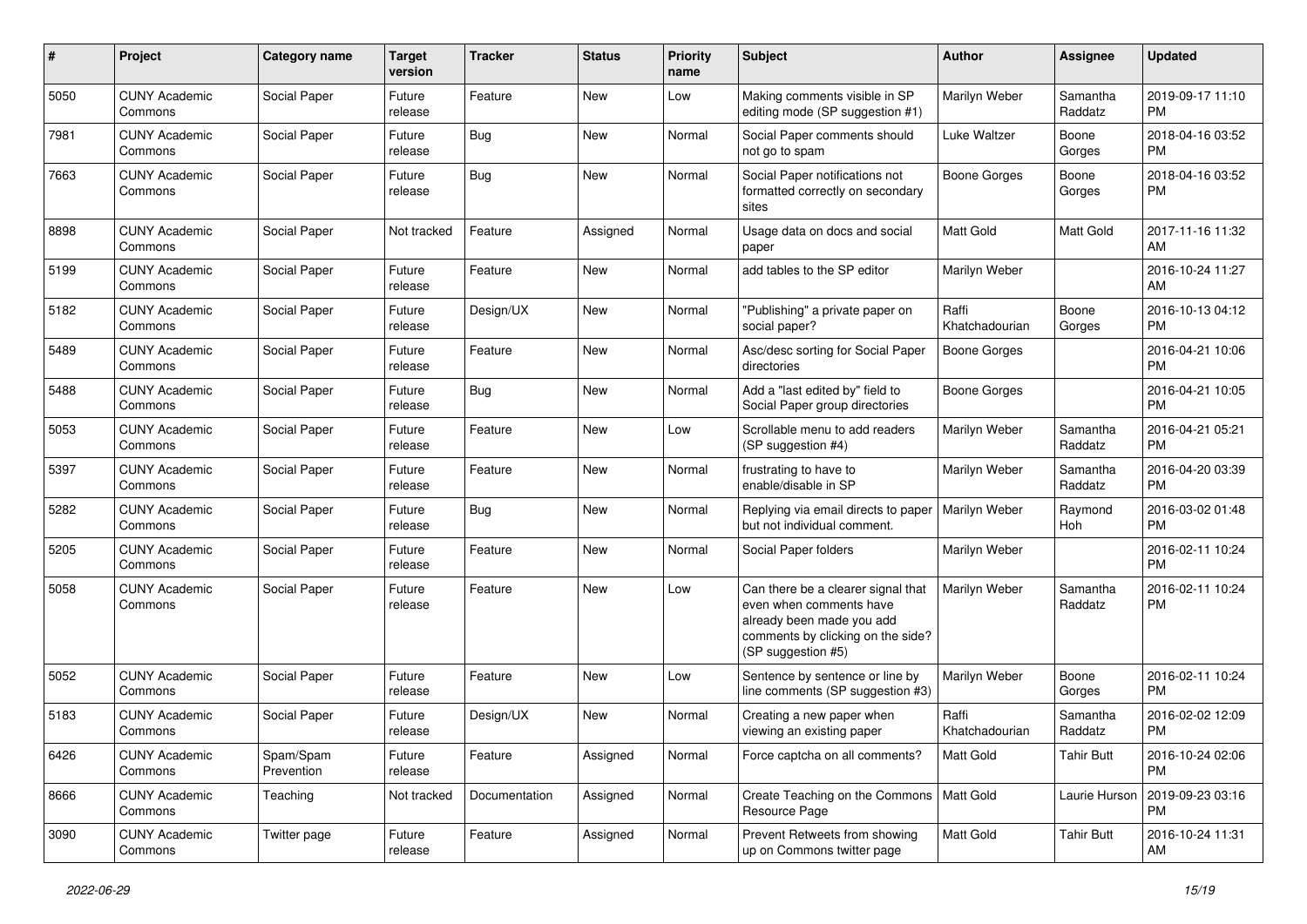| #     | Project                         | Category name          | <b>Target</b><br>version | <b>Tracker</b> | <b>Status</b>        | <b>Priority</b><br>name | <b>Subject</b>                                                                                  | <b>Author</b>       | Assignee            | <b>Updated</b>                |
|-------|---------------------------------|------------------------|--------------------------|----------------|----------------------|-------------------------|-------------------------------------------------------------------------------------------------|---------------------|---------------------|-------------------------------|
| 5316  | <b>CUNY Academic</b><br>Commons | <b>User Experience</b> | Future<br>release        | Feature        | Assigned             | Normal                  | Prompt user email address<br>updates                                                            | <b>Matt Gold</b>    | Stephen Real        | 2016-12-21 03:30<br><b>PM</b> |
| 6298  | <b>CUNY Academic</b><br>Commons | <b>User Experience</b> | Not tracked              | Design/UX      | Assigned             | Normal                  | Examine data from survey                                                                        | <b>Matt Gold</b>    | Margaret<br>Galvan  | 2016-10-14 12:16<br><b>PM</b> |
| 3473  | <b>CUNY Academic</b><br>Commons | <b>User Experience</b> | Future<br>release        | Feature        | Assigned             | Normal                  | Commons profile: Add help info<br>about "Positions" replacing "title"                           | Keith Miyake        | Samantha<br>Raddatz | 2015-11-09 02:28<br><b>PM</b> |
| 4661  | <b>CUNY Academic</b><br>Commons | User Experience        | Future<br>release        | Bug            | Assigned             | Normal                  | Simplify Events text                                                                            | <b>Matt Gold</b>    | Samantha<br>Raddatz | 2015-10-02 09:06<br><b>PM</b> |
| 4222  | <b>CUNY Academic</b><br>Commons | <b>User Experience</b> | Future<br>release        | Design/UX      | New                  | Normal                  | Add information to 'Delete<br>Account' page                                                     | Samantha Raddatz    | scott voth          | 2015-06-26 11:35<br>AM        |
| 8675  | <b>CUNY Academic</b><br>Commons | User Onboarding        | Future<br>release        | Bug            | Reporter<br>Feedback | Low                     | Add new User search screen calls<br>for the input of email address but<br>doesn't work with one | Paul Hebert         | Boone<br>Gorges     | 2017-10-11 11:17<br>AM        |
| 9941  | <b>CUNY Academic</b><br>Commons | Wiki                   | Not tracked              | Support        | Assigned             | Normal                  | Wiki functionality                                                                              | <b>Matt Gold</b>    | Boone<br>Gorges     | 2018-06-26 10:57<br>AM        |
| 14483 | <b>CUNY Academic</b><br>Commons | WordPress - Media      | Not tracked              | <b>Bug</b>     | Reporter<br>Feedback | Normal                  | Wordpress PDF Embed Stopped<br>Working after JITP Media Clone                                   | Patrick DeDauw      | Boone<br>Gorges     | 2021-05-20 01:51<br><b>PM</b> |
| 11386 | <b>CUNY Academic</b><br>Commons | WordPress - Media      | Not tracked              | Support        | Reporter<br>Feedback | Normal                  | disappearing images                                                                             | scott voth          | Boone<br>Gorges     | 2019-05-14 10:32<br>AM        |
| 11449 | <b>CUNY Academic</b><br>Commons | WordPress - Media      | Not tracked              | Support        | Reporter<br>Feedback | Normal                  | Cloning Media Library for JITP<br>from Staging to Production Site                               | Patrick DeDauw      | Boone<br>Gorges     | 2019-05-13 12:00<br><b>PM</b> |
| 16255 | <b>CUNY Academic</b><br>Commons | WordPress (misc)       |                          | Bug            | New                  | Normal                  | Need to define 'MULTISITE'<br>constant in wp-config.php                                         | Raymond Hoh         |                     | 2022-06-19 09:31<br>AM        |
| 16245 | <b>CUNY Academic</b><br>Commons | WordPress (misc)       |                          | Bug            | Reporter<br>Feedback | Normal                  | Save Button missing on<br><b>WordPress Profile page</b>                                         | scott voth          | Raymond<br>Hoh      | 2022-06-16 03:09<br><b>PM</b> |
| 10380 | <b>CUNY Academic</b><br>Commons | WordPress (misc)       | Future<br>release        | Feature        | In Progress          | Normal                  | Remove blacklisted plugins                                                                      | Boone Gorges        |                     | 2022-04-26 12:00<br><b>PM</b> |
| 11843 | <b>CUNY Academic</b><br>Commons | WordPress (misc)       | Future<br>release        | Design/UX      | <b>New</b>           | Normal                  | <b>Tweaking the Gutenberg Editor</b><br>Interface                                               | Laurie Hurson       |                     | 2022-04-26 12:00<br><b>PM</b> |
| 15767 | <b>CUNY Academic</b><br>Commons | WordPress (misc)       |                          | Support        | New                  | Normal                  | Site loading slowly                                                                             | scott voth          | Boone<br>Gorges     | 2022-04-04 08:56<br><b>PM</b> |
| 14983 | <b>CUNY Academic</b><br>Commons | WordPress (misc)       | Not tracked              | Support        | Reporter<br>Feedback | Normal                  | "Read More" tag not working                                                                     | Rebecca Krisel      | Raymond<br>Hoh      | 2021-11-23 01:17<br><b>PM</b> |
| 13835 | <b>CUNY Academic</b><br>Commons | WordPress (misc)       | Future<br>release        | Feature        | New                  | Normal                  | Allow OneSearch widget to have<br>'CUNY' as campus                                              | <b>Boone Gorges</b> | Boone<br>Gorges     | 2021-11-19 12:39<br><b>PM</b> |
| 14113 | <b>CUNY Academic</b><br>Commons | WordPress (misc)       | Future<br>release        | Bug            | Hold                 | Normal                  | Block Editor Not Working on this<br>page - Json error                                           | scott voth          | Boone<br>Gorges     | 2021-03-05 11:01<br>AM        |
| 14074 | <b>CUNY Academic</b><br>Commons | WordPress (misc)       | Not tracked              | Support        | Reporter<br>Feedback | Normal                  | page password protection problem                                                                | Marilyn Weber       |                     | 2021-03-02 11:03<br>AM        |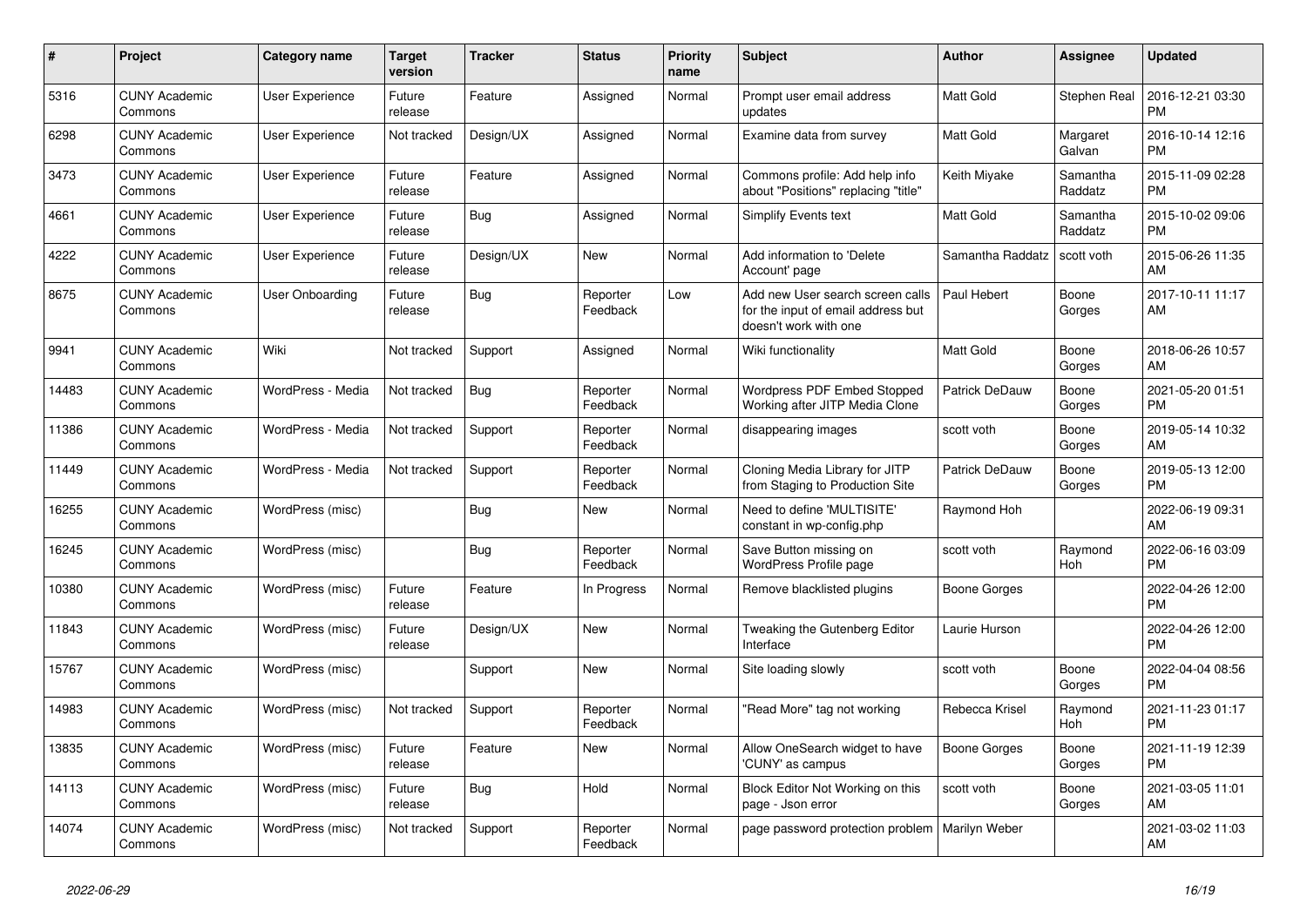| #     | Project                         | <b>Category name</b>     | <b>Target</b><br>version | <b>Tracker</b> | <b>Status</b>        | <b>Priority</b><br>name | <b>Subject</b>                                                                                               | <b>Author</b>           | <b>Assignee</b>     | <b>Updated</b>                |
|-------|---------------------------------|--------------------------|--------------------------|----------------|----------------------|-------------------------|--------------------------------------------------------------------------------------------------------------|-------------------------|---------------------|-------------------------------|
| 11624 | <b>CUNY Academic</b><br>Commons | WordPress (misc)         | Not tracked              | Support        | <b>New</b>           | Normal                  | Change pages into posts or swap<br>database for a Commons site?                                              | Stephen Klein           | Raymond<br>Hoh      | 2019-07-09 11:04<br>AM        |
| 11024 | <b>CUNY Academic</b><br>Commons | WordPress (misc)         | Future<br>release        | Bug            | <b>New</b>           | Normal                  | Subsites should not show "you<br>should update your .htaccess<br>now" notice after permalink setting<br>save | Boone Gorges            |                     | 2019-01-28 01:35<br><b>PM</b> |
| 10040 | <b>CUNY Academic</b><br>Commons | WordPress (misc)         | Not tracked              | Bug            | Reporter<br>Feedback | Normal                  | User doesn't see full list of themes                                                                         | <b>Matt Gold</b>        | Boone<br>Gorges     | 2018-07-25 10:12<br>AM        |
| 9346  | <b>CUNY Academic</b><br>Commons | WordPress (misc)         | Not tracked              | Bug            | New                  | Normal                  | Clone cetls.bmcc.cuny.edu for<br>development                                                                 | Owen Roberts            | Raymond<br>Hoh      | 2018-03-06 05:35<br><b>PM</b> |
| 6755  | <b>CUNY Academic</b><br>Commons | WordPress (misc)         | Future<br>release        | Bug            | <b>New</b>           | Normal                  | Cannot Deactivate Plugin                                                                                     | Laura Kane              |                     | 2016-11-16 01:12<br><b>PM</b> |
| 6332  | <b>CUNY Academic</b><br>Commons | WordPress (misc)         | Future<br>release        | Feature        | New                  | Normal                  | Allow uploaded files to be marked<br>as private in an ad hoc way                                             | Boone Gorges            |                     | 2016-10-17 11:41<br><b>PM</b> |
| 3657  | <b>CUNY Academic</b><br>Commons | WordPress (misc)         | Not tracked              | Feature        | New                  | Normal                  | Create alert for GC email<br>addresses                                                                       | <b>Matt Gold</b>        | Matt Gold           | 2016-04-14 11:29<br><b>PM</b> |
| 636   | <b>CUNY Academic</b><br>Commons | WordPress (misc)         | Not tracked              | Support        | Assigned             | Normal                  | Create Lynda.com-like Table of<br><b>Contents for Prospective Tutorial</b><br>Screencasts                    | <b>Matt Gold</b>        | scott voth          | 2016-02-23 03:12<br><b>PM</b> |
| 2175  | <b>CUNY Academic</b><br>Commons | WordPress (misc)         | Not tracked              | Support        | Assigned             | Normal                  | Subscibe 2 vs. Jetpack<br>subscription options                                                               | local admin             | Matt Gold           | 2016-01-26 04:58<br><b>PM</b> |
| 1105  | <b>CUNY Academic</b><br>Commons | WordPress (misc)         | Future<br>release        | Feature        | Assigned             | Normal                  | Rephrase Blog Privacy Options                                                                                | <b>Matt Gold</b>        | Samantha<br>Raddatz | 2015-11-09 06:19<br><b>PM</b> |
| 365   | <b>CUNY Academic</b><br>Commons | WordPress (misc)         | Future<br>release        | Feature        | Assigned             | Normal                  | <b>Create Mouseover Tooltips</b><br>throughout Site                                                          | Matt Gold               | Chris Stein         | 2015-11-09 06:18<br><b>PM</b> |
| 287   | <b>CUNY Academic</b><br>Commons | WordPress (misc)         | Future<br>release        | Feature        | Assigned             | Normal                  | Create troubleshooting tool for<br>account sign-up                                                           | <b>Matt Gold</b>        | Boone<br>Gorges     | 2015-11-09 06:17<br><b>PM</b> |
| 4388  | <b>CUNY Academic</b><br>Commons | WordPress (misc)         | Future<br>release        | Bug            | Assigned             | Normal                  | Repeated request for<br>authentication.                                                                      | Alice.Lynn<br>McMichael | Raymond<br>Hoh      | 2015-08-11 07:35<br><b>PM</b> |
| 3759  | <b>CUNY Academic</b><br>Commons | WordPress (misc)         | Future<br>release        | Feature        | Assigned             | Normal                  | Review Interface for Adding Users<br>to Blogs                                                                | Matt Gold               | Boone<br>Gorges     | 2015-03-24 05:52<br><b>PM</b> |
| 2167  | <b>CUNY Academic</b><br>Commons | WordPress (misc)         | Future<br>release        | Bug            | Assigned             | Normal                  | <b>CAC-Livestream Plugin Issues</b>                                                                          | Michael Smith           | Dominic<br>Giglio   | 2015-01-02 03:06<br><b>PM</b> |
| 1508  | <b>CUNY Academic</b><br>Commons | WordPress (misc)         | Future<br>release        | Feature        | Assigned             | Normal                  | Share login cookies across<br>mapped domains                                                                 | Boone Gorges            | Boone<br>Gorges     | 2012-07-02 12:12<br><b>PM</b> |
| 16314 | <b>CUNY Academic</b><br>Commons | <b>WordPress Plugins</b> |                          | Feature        | <b>New</b>           | Normal                  | Install Multicollab plug-in?                                                                                 | Raffi<br>Khatchadourian |                     | 2022-06-29 03:44<br><b>PM</b> |
| 16319 | <b>CUNY Academic</b><br>Commons | <b>WordPress Plugins</b> | 2.0.3                    | Bug            | <b>New</b>           | Normal                  | <b>Request for Events Calendar Pro</b><br>5.14.2 update                                                      | Raymond Hoh             | Raymond<br>Hoh      | 2022-06-29 03:24<br><b>PM</b> |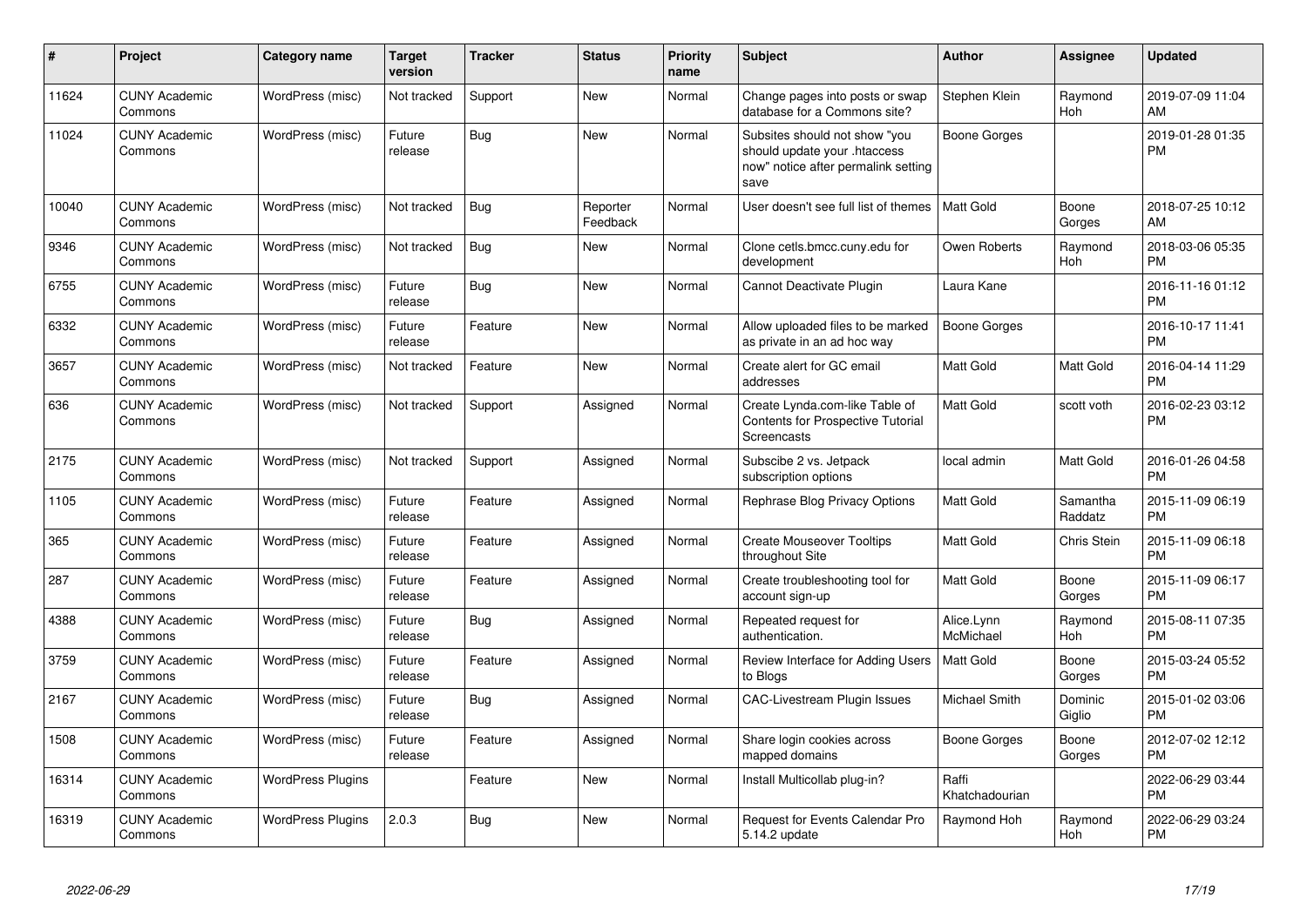| #     | Project                         | <b>Category name</b>     | <b>Target</b><br>version | <b>Tracker</b> | <b>Status</b>        | Priority<br>name | <b>Subject</b>                                                | <b>Author</b>           | <b>Assignee</b>   | <b>Updated</b>                |
|-------|---------------------------------|--------------------------|--------------------------|----------------|----------------------|------------------|---------------------------------------------------------------|-------------------------|-------------------|-------------------------------|
| 11649 | <b>CUNY Academic</b><br>Commons | <b>WordPress Plugins</b> | 2.0.3                    | Bug            | In Progress          | Normal           | CC license displayed on every<br>page                         | Gina Cherry             | Raymond<br>Hoh    | 2022-06-29 11:32<br>AM        |
| 12121 | <b>CUNY Academic</b><br>Commons | <b>WordPress Plugins</b> | 2.0.3                    | Feature        | Reporter<br>Feedback | Normal           | Embedding H5P Iframes on<br><b>Commons Site</b>               | Laurie Hurson           | Boone<br>Gorges   | 2022-06-29 11:32<br>AM        |
| 13946 | <b>CUNY Academic</b><br>Commons | <b>WordPress Plugins</b> | 2.1.0                    | Support        | Assigned             | Normal           | <b>Custom Embed handler For</b><br>OneDrive files             | scott voth              | Raymond<br>Hoh    | 2022-05-26 10:46<br>AM        |
| 15516 | <b>CUNY Academic</b><br>Commons | <b>WordPress Plugins</b> |                          | Bug            | Reporter<br>Feedback | Normal           | Can't publish or save draft of post<br>on wordpress.com       | Raffi<br>Khatchadourian | Raymond<br>Hoh    | 2022-03-02 05:52<br><b>PM</b> |
| 14987 | <b>CUNY Academic</b><br>Commons | <b>WordPress Plugins</b> | Future<br>release        | Bug            | New                  | Normal           | Elementor update causes<br>database freeze-up                 | Boone Gorges            | Boone<br>Gorges   | 2021-11-29 12:02<br><b>PM</b> |
| 12741 | <b>CUNY Academic</b><br>Commons | <b>WordPress Plugins</b> | Not tracked              | Support        | Reporter<br>Feedback | Normal           | Tableau Public Viz Block                                      | Marilyn Weber           | Raymond<br>Hoh    | 2020-05-12 11:00<br>AM        |
| 12573 | <b>CUNY Academic</b><br>Commons | <b>WordPress Plugins</b> | Future<br>release        | Bug            | New                  | Normal           | <b>CommentPress Core Issues</b>                               | scott voth              |                   | 2020-03-24 04:32<br><b>PM</b> |
| 11788 | <b>CUNY Academic</b><br>Commons | <b>WordPress Plugins</b> | Future<br>release        | Support        | Reporter<br>Feedback | Normal           | Plugin Request - Browse Aloud                                 | scott voth              |                   | 2019-09-24 08:42<br>AM        |
| 11545 | <b>CUNY Academic</b><br>Commons | <b>WordPress Plugins</b> | Not tracked              | Support        | New                  | Normal           | Twitter searches in WordPress                                 | Gina Cherry             | Matt Gold         | 2019-09-23 01:03<br><b>PM</b> |
| 11415 | <b>CUNY Academic</b><br>Commons | <b>WordPress Plugins</b> | Not tracked              | Bug            | Reporter<br>Feedback | Normal           | <b>Blog Subscriptions in Jetpack</b>                          | Laurie Hurson           |                   | 2019-05-14 10:34<br>AM        |
| 11120 | <b>CUNY Academic</b><br>Commons | <b>WordPress Plugins</b> | Not tracked              | Bug            | Reporter<br>Feedback | Normal           | Events Manager Events Not<br>Showing Up                       | Mark Webb               |                   | 2019-02-27 04:10<br><b>PM</b> |
| 9926  | <b>CUNY Academic</b><br>Commons | <b>WordPress Plugins</b> | Future<br>release        | Bug            | <b>New</b>           | Normal           | twitter-mentions-as-comments<br>cron jobs can run long        | Boone Gorges            | Boone<br>Gorges   | 2018-10-24 12:34<br><b>PM</b> |
| 9289  | <b>CUNY Academic</b><br>Commons | <b>WordPress Plugins</b> | Future<br>release        | Bug            | Reporter<br>Feedback | Normal           | Email Users Plugin                                            | Laurie Hurson           | Boone<br>Gorges   | 2018-10-24 12:34<br><b>PM</b> |
| 9947  | <b>CUNY Academic</b><br>Commons | <b>WordPress Plugins</b> | Future<br>release        | Feature        | Reporter<br>Feedback | Normal           | Install H5P quiz plugin                                       | <b>Matt Gold</b>        | Boone<br>Gorges   | 2018-09-11 11:01<br>AM        |
| 9515  | <b>CUNY Academic</b><br>Commons | <b>WordPress Plugins</b> | Not tracked              | Bug            | Reporter<br>Feedback | Normal           | Text to Speech plugin - "More<br>Slowly" checkbox not working | scott voth              | Boone<br>Gorges   | 2018-06-13 02:26<br><b>PM</b> |
| 9211  | <b>CUNY Academic</b><br>Commons | <b>WordPress Plugins</b> | Future<br>release        | Support        | Reporter<br>Feedback | Normal           | Auto-Role Setting in Forum Plugin<br>Causing Some Confusion   | Luke Waltzer            | Boone<br>Gorges   | 2018-03-13 11:44<br>AM        |
| 8498  | <b>CUNY Academic</b><br>Commons | <b>WordPress Plugins</b> | Future<br>release        | Feature        | New                  | Low              | <b>Gravity Forms Email Users</b>                              | Raffi<br>Khatchadourian | Matt Gold         | 2017-10-13 12:58<br><b>PM</b> |
| 8078  | <b>CUNY Academic</b><br>Commons | <b>WordPress Plugins</b> | Future<br>release        | System Upgrade | Assigned             | Normal           | CommentPress Updates                                          | Margaret Galvan         | Christian<br>Wach | 2017-05-08 03:49<br><b>PM</b> |
| 6356  | CUNY Academic<br>Commons        | <b>WordPress Plugins</b> | Future<br>release        | Bug            | Reporter<br>Feedback | Low              | Should Subscribe2 be<br>deprecated?                           | Luke Waltzer            |                   | 2017-03-20 12:20<br><b>PM</b> |